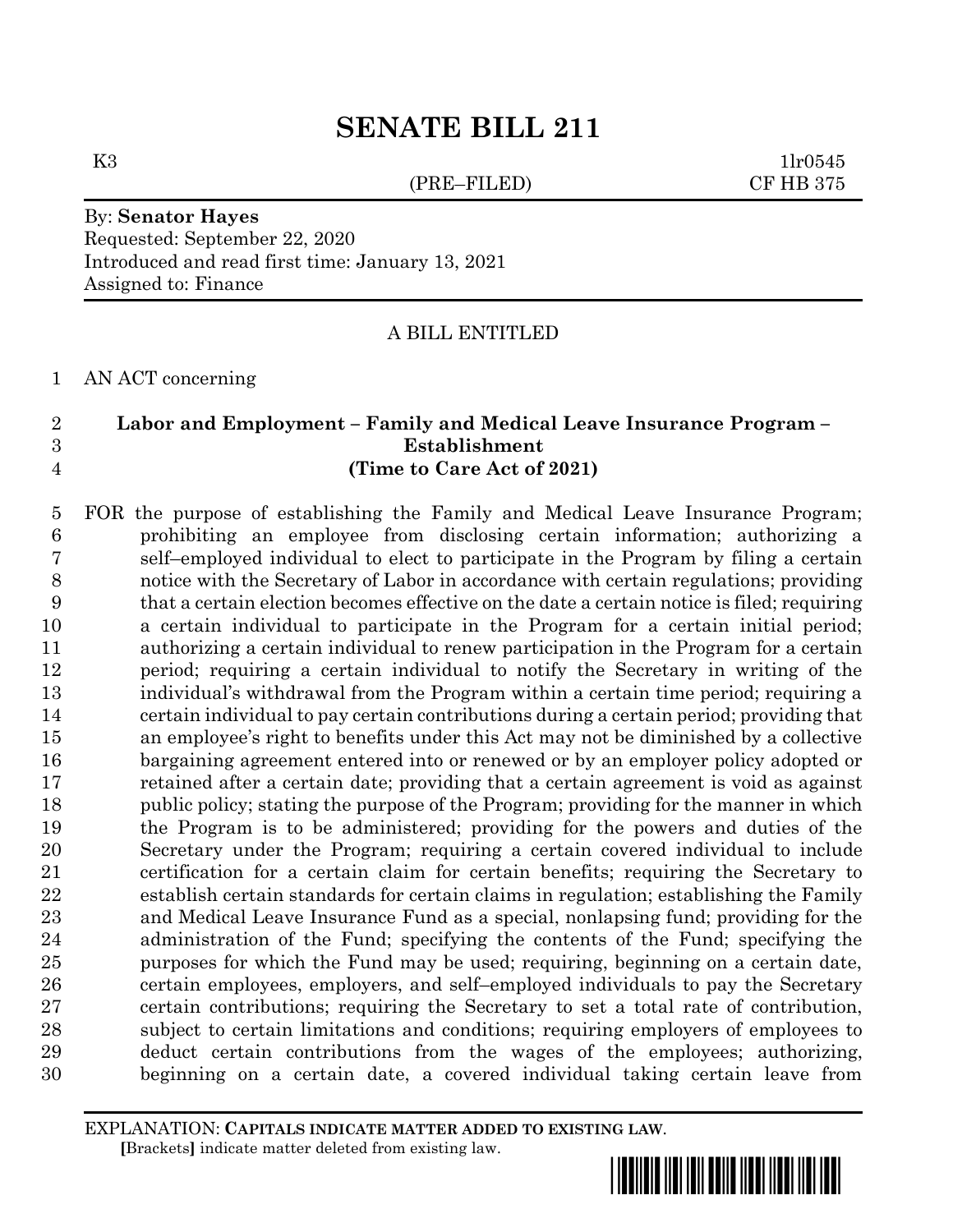#### **SENATE BILL 211**

 employment to submit a claim for benefits; authorizing a covered individual to take certain leave on an intermittent leave schedule; requiring a certain covered individual who is taking certain leave on an intermittent leave schedule to take certain action; prohibiting an employer from taking certain action if leave is taken on an intermittent leave schedule; providing for the manner in which benefits are to be calculated and paid; requiring that certain leave taken by a covered individual run concurrently with certain federal leave under certain circumstances; providing for the calculation of certain weekly wages for certain purposes; requiring the Division of Unemployment Insurance, under certain circumstances, to notify certain individuals of certain information regarding the federal income tax; requiring the Division, under certain circumstances, to deduct and withhold a certain amount from 12 benefits paid; authorizing certain employers to satisfy certain requirements through a certain private employer plan under certain circumstances; authorizing certain employers to require certain covered individuals to use certain benefits concurrently with certain benefits provided under an employer policy; requiring that a certain private employer plan be filed with the Division; providing that certain employers and employees are exempt from certain contribution requirements under certain circumstances; providing for the manner in which certain employees who receive benefits or take certain leave are to be treated by employers; requiring employers to provide certain notice to certain employees at certain times under certain circumstances; establishing certain prohibited acts; authorizing the Division to seek repayment of benefits under certain circumstances; authorizing the Secretary to waive the repayment of benefits under certain circumstances; authorizing the Secretary to take certain actions if certain employers fail to pay certain contributions; authorizing certain employees to file a certain complaint with the Secretary under certain circumstances; authorizing certain employees to bring a certain action against certain employers for certain violations of this Act under certain circumstances; requiring a court to allow certain fees and costs under certain circumstances; requiring the Secretary to establish a system of appeals for certain covered individuals; requiring that certain judicial review be allowed after a certain aggrieved party has exhausted certain administrative remedies; requiring interest earnings of the Fund to be credited to the Fund; exempting the Fund from a certain provision of law requiring interest earnings on State money to accrue to the General Fund of the State; providing for the construction and application of this Act; requiring the Secretary to adopt certain regulations on or before a certain date; defining certain terms; making a conforming change; stating the intent of the General Assembly; and generally relating to the Family and Medical Leave Insurance Program.

- BY repealing and reenacting, with amendments,
- Article Labor and Employment
- Section 8–302
- Annotated Code of Maryland
- (2016 Replacement Volume and 2020 Supplement)
- BY adding to
- Article Labor and Employment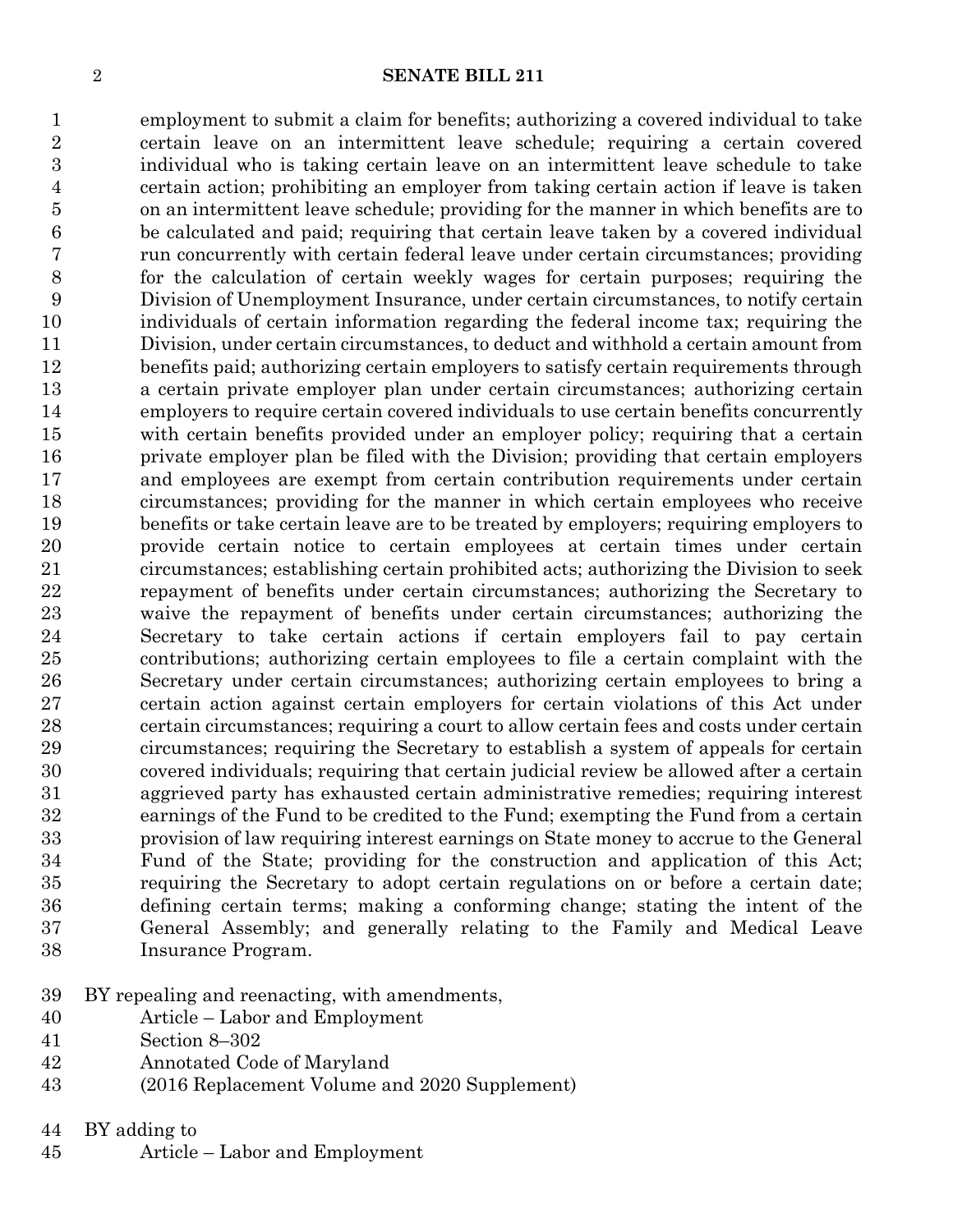| 1<br>$\overline{2}$ | Section 8.3–101 through 8.3–1001 to be under the new title "Title 8.3. Family and<br>Medical Leave Insurance Program"                                               |  |  |  |  |  |  |  |  |  |
|---------------------|---------------------------------------------------------------------------------------------------------------------------------------------------------------------|--|--|--|--|--|--|--|--|--|
| 3                   | Annotated Code of Maryland                                                                                                                                          |  |  |  |  |  |  |  |  |  |
| 4                   | (2016 Replacement Volume and 2020 Supplement)                                                                                                                       |  |  |  |  |  |  |  |  |  |
| $\overline{5}$      | BY repealing and reenacting, without amendments,                                                                                                                    |  |  |  |  |  |  |  |  |  |
| $\,6$               | Article – State Finance and Procurement                                                                                                                             |  |  |  |  |  |  |  |  |  |
| 7                   | Section $6-226(a)(2)(i)$                                                                                                                                            |  |  |  |  |  |  |  |  |  |
| $8\,$               | Annotated Code of Maryland                                                                                                                                          |  |  |  |  |  |  |  |  |  |
| 9                   | (2015 Replacement Volume and 2020 Supplement)                                                                                                                       |  |  |  |  |  |  |  |  |  |
| 10                  | BY repealing and reenacting, with amendments,                                                                                                                       |  |  |  |  |  |  |  |  |  |
| 11                  | Article – State Finance and Procurement                                                                                                                             |  |  |  |  |  |  |  |  |  |
| 12                  | Section $6-226(a)(2)(ii)122$ , and 123.                                                                                                                             |  |  |  |  |  |  |  |  |  |
| 13                  | Annotated Code of Maryland                                                                                                                                          |  |  |  |  |  |  |  |  |  |
| 14                  | (2015 Replacement Volume and 2020 Supplement)                                                                                                                       |  |  |  |  |  |  |  |  |  |
| 15                  | BY adding to                                                                                                                                                        |  |  |  |  |  |  |  |  |  |
| 16                  | Article – State Finance and Procurement                                                                                                                             |  |  |  |  |  |  |  |  |  |
| 17                  | Section $6-226(a)(2)(ii)124$ .                                                                                                                                      |  |  |  |  |  |  |  |  |  |
| 18                  | Annotated Code of Maryland                                                                                                                                          |  |  |  |  |  |  |  |  |  |
| 19                  | (2015 Replacement Volume and 2020 Supplement)                                                                                                                       |  |  |  |  |  |  |  |  |  |
| 20<br>21            | SECTION 1. BE IT ENACTED BY THE GENERAL ASSEMBLY OF MARYLAND,<br>That the Laws of Maryland read as follows:                                                         |  |  |  |  |  |  |  |  |  |
| 22                  | <b>Article - Labor and Employment</b>                                                                                                                               |  |  |  |  |  |  |  |  |  |
| 23                  | $8 - 302.$                                                                                                                                                          |  |  |  |  |  |  |  |  |  |
| 24                  | There is a Division of Unemployment Insurance.<br>(a)                                                                                                               |  |  |  |  |  |  |  |  |  |
|                     |                                                                                                                                                                     |  |  |  |  |  |  |  |  |  |
| 25<br>26            | The Division of Unemployment Insurance shall perform any function that the<br>(b)<br>Secretary assigns to it to carry out this title AND TITLE 8.3 OF THIS ARTICLE. |  |  |  |  |  |  |  |  |  |
| 27                  | TITLE 8.3. FAMILY AND MEDICAL LEAVE INSURANCE PROGRAM.                                                                                                              |  |  |  |  |  |  |  |  |  |
| 28                  | SUBTITLE 1. DEFINITIONS; GENERAL PROVISIONS.                                                                                                                        |  |  |  |  |  |  |  |  |  |
| 29                  | $8.3 - 101.$                                                                                                                                                        |  |  |  |  |  |  |  |  |  |
| 30                  | IN<br>(A)<br>THIS TITLE THE FOLLOWING WORDS HAVE THE<br><b>MEANINGS</b>                                                                                             |  |  |  |  |  |  |  |  |  |
| 31                  | <b>INDICATED.</b>                                                                                                                                                   |  |  |  |  |  |  |  |  |  |
| 32                  | "APPLICATION YEAR" MEANS THE 12-MONTH PERIOD BEGINNING ON<br>(B)                                                                                                    |  |  |  |  |  |  |  |  |  |
| 33                  | THE FIRST DAY OF THE CALENDAR WEEK IN WHICH A COVERED INDIVIDUAL FILES                                                                                              |  |  |  |  |  |  |  |  |  |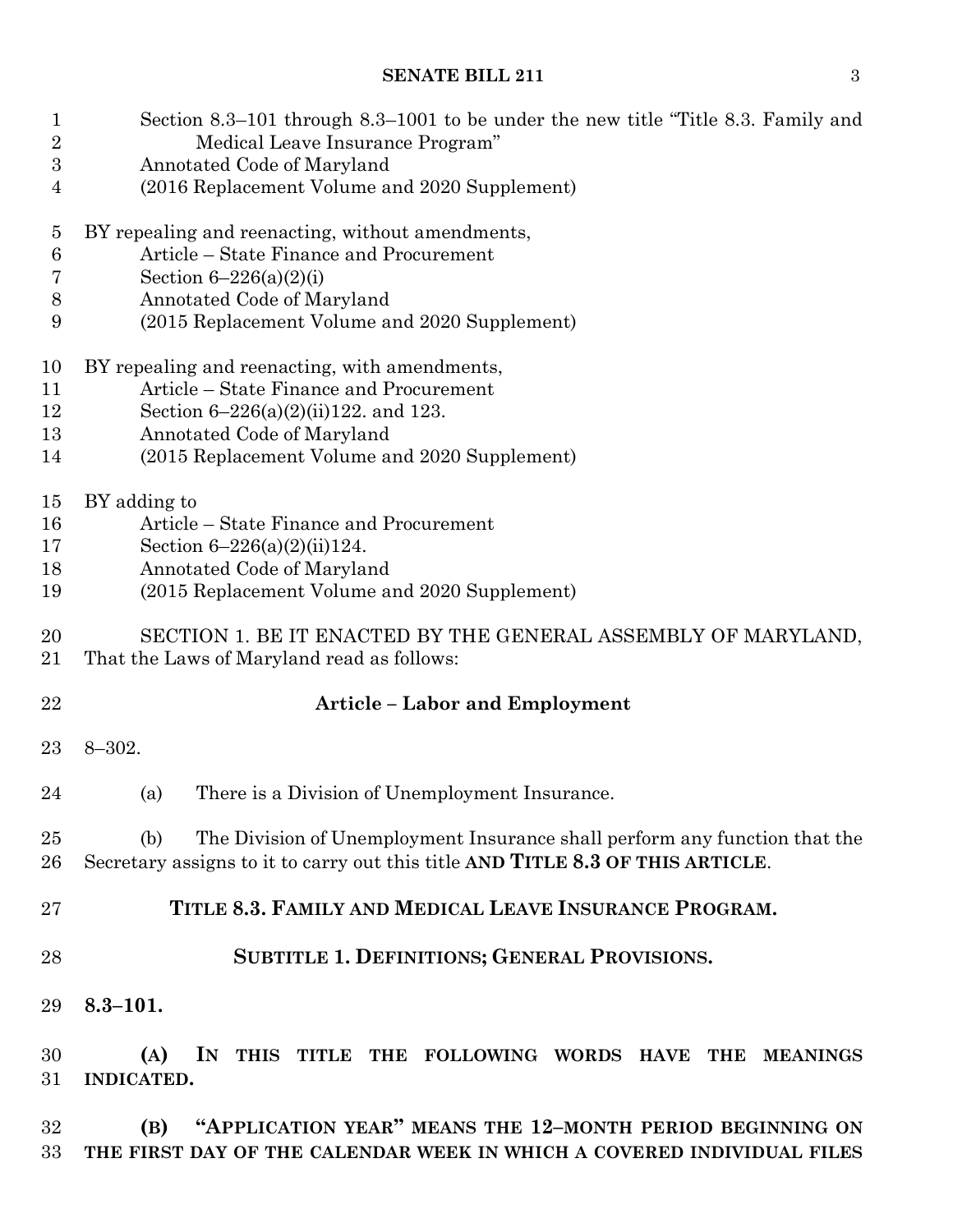**AN APPLICATION FOR BENEFITS.**

 **(C) "BENEFITS" MEANS THE MONEY PAYABLE UNDER THIS TITLE TO A COVERED INDIVIDUAL.**

 **(D) "COVERED EMPLOYEE" MEANS AN EMPLOYEE WHO HAS WORKED AT LEAST 680 HOURS OVER THE 12–MONTH PERIOD IMMEDIATELY PRECEDING THE DATE ON WHICH LEAVE IS TO BEGIN.**

 **(E) "COVERED INDIVIDUAL" MEANS A COVERED EMPLOYEE OR A SELF–EMPLOYED INDIVIDUAL WHO ELECTS TO PARTICIPATE IN THE PROGRAM UNDER § 8.3–201 OF THIS TITLE.**

**(F) "DEPARTMENT" MEANS THE MARYLAND DEPARTMENT OF LABOR.**

 **(G) "DIVISION" MEANS THE DIVISION OF UNEMPLOYMENT INSURANCE ESTABLISHED UNDER § 8–302 OF THIS ARTICLE.**

 **(H) "EMPLOYER" MEANS A PERSON OR GOVERNMENTAL ENTITY THAT EMPLOYS AT LEAST ONE INDIVIDUAL IN THE STATE.**

**(I) "FAMILY MEMBER" MEANS:**

 **(1) A BIOLOGICAL CHILD, AN ADOPTED CHILD, A FOSTER CHILD, OR A STEPCHILD OF THE COVERED INDIVIDUAL;**

 **(2) A CHILD FOR WHOM THE COVERED INDIVIDUAL HAS LEGAL OR PHYSICAL CUSTODY OR GUARDIANSHIP;**

 **(3) A CHILD FOR WHOM THE COVERED INDIVIDUAL STANDS IN LOCO PARENTIS, REGARDLESS OF THE CHILD'S AGE;**

 **(4) A BIOLOGICAL PARENT, AN ADOPTIVE PARENT, A FOSTER PARENT, OR A STEPPARENT OF THE COVERED INDIVIDUAL OR OF THE COVERED INDIVIDUAL'S SPOUSE;**

 **(5) THE LEGAL GUARDIAN OR WARD OF THE COVERED INDIVIDUAL OR OF THE COVERED INDIVIDUAL'S SPOUSE;**

 **(6) AN INDIVIDUAL WHO ACTED AS A PARENT OR STOOD IN LOCO PARENTIS TO THE COVERED INDIVIDUAL OR THE COVERED INDIVIDUAL'S SPOUSE WHEN THE COVERED INDIVIDUAL OR THE COVERED INDIVIDUAL'S SPOUSE WAS A MINOR;**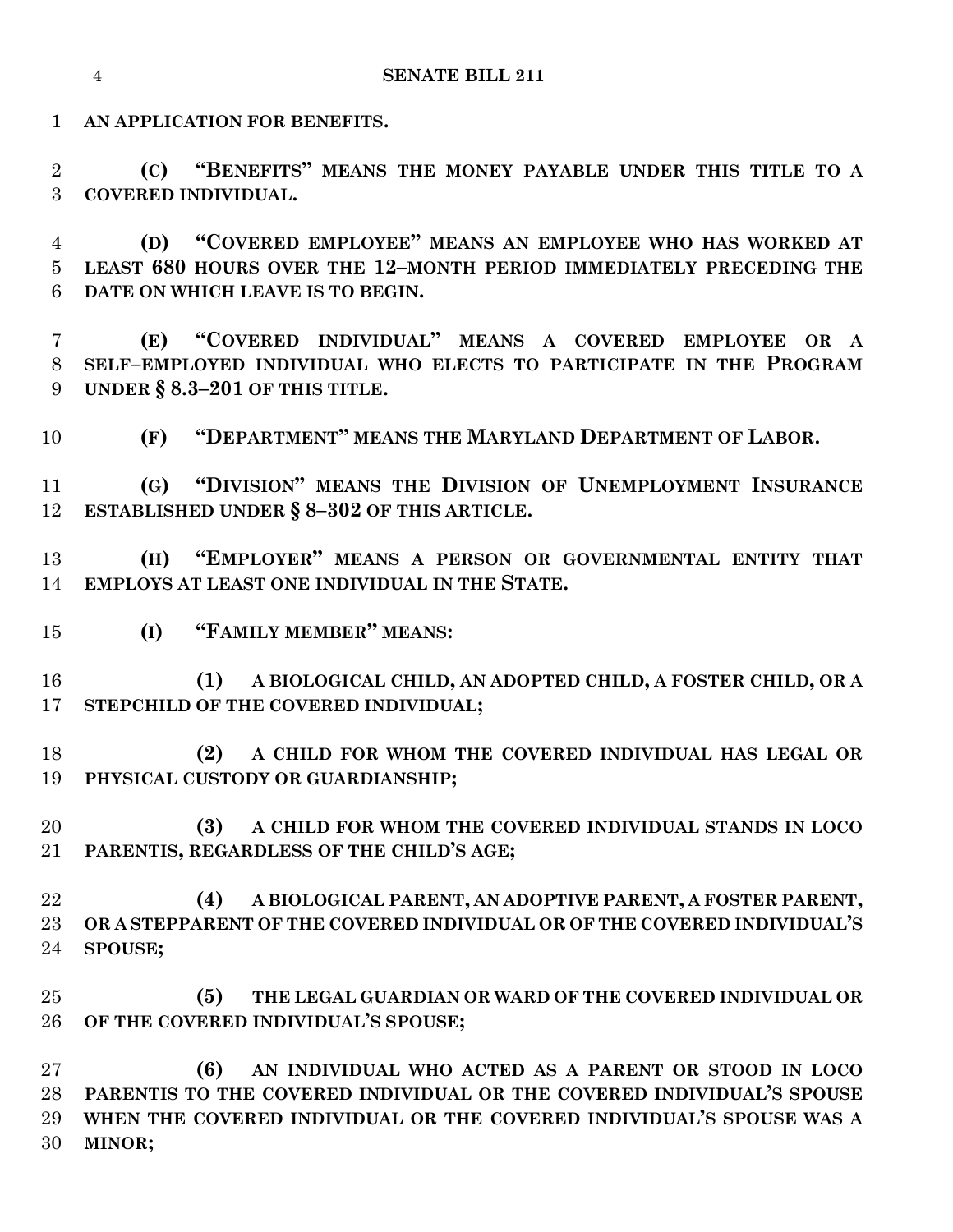**(7) THE SPOUSE OF THE COVERED INDIVIDUAL; (8) A BIOLOGICAL GRANDPARENT, AN ADOPTED GRANDPARENT, A FOSTER GRANDPARENT, OR A STEPGRANDPARENT OF THE COVERED INDIVIDUAL; (9) A BIOLOGICAL GRANDCHILD, AN ADOPTED GRANDCHILD, A FOSTER GRANDCHILD, OR A STEPGRANDCHILD OF THE COVERED INDIVIDUAL; OR (10) A BIOLOGICAL SIBLING, AN ADOPTED SIBLING, A FOSTER SIBLING, OR A STEPSIBLING OF THE COVERED INDIVIDUAL. (J) "FUND" MEANS THE FAMILY AND MEDICAL LEAVE INSURANCE FUND ESTABLISHED UNDER § 8.3–501 OF THIS TITLE. (K) "GOVERNMENTAL ENTITY" HAS THE MEANING STATED IN § 8–101 OF THIS ARTICLE. (L) "NEXT OF KIN" MEANS THE NEAREST BLOOD RELATIVE. (M) "PROGRAM" MEANS THE FAMILY AND MEDICAL LEAVE INSURANCE PROGRAM ESTABLISHED UNDER § 8.3–301 OF THIS TITLE. (N) "QUALIFYING EXIGENCY" MEANS ANY OF THE FOLLOWING REASONS FOR WHICH LEAVE MAY BE NEEDED BY A FAMILY MEMBER OF A SERVICE MEMBER: (1) BECAUSE THE SERVICE MEMBER HAS RECEIVED NOTICE OF DEPLOYMENT WITHIN 7 DAYS BEFORE THE DEPLOYMENT IS TO BEGIN; (2) TO ATTEND MILITARY EVENTS AND RELATED ACTIVITIES INCLUDING FAMILY SUPPORT PROGRAMS RELATED TO THE ACTIVE DUTY OF THE SERVICE MEMBER; (3) TO ARRANGE, PROVIDE, OR ATTEND CHILD CARE OR SCHOOL ACTIVITIES ONLY WHEN THE SERVICE MEMBER IS ON ACTIVE DUTY CALL OR ACTIVE DUTY STATUS; (4) TO MAKE FINANCIAL AND LEGAL ARRANGEMENTS FOR THE SERVICE MEMBER'S ABSENCE OR BECAUSE OF THE ABSENCE; (5) TO ATTEND COUNSELING THAT: (I) IS NEEDED DUE TO THE ACTIVE DUTY OR CALL TO ACTIVE**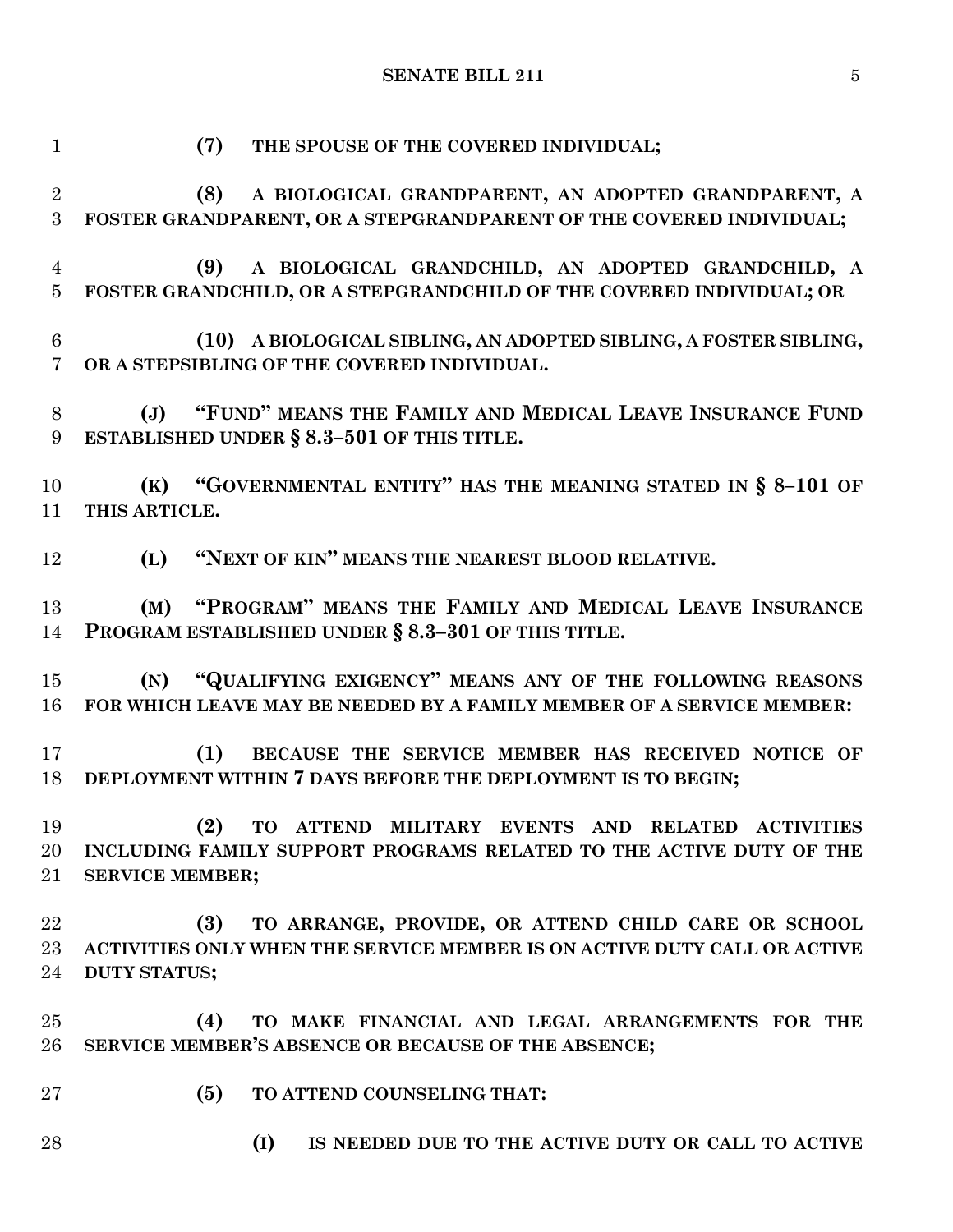|                      | <b>SENATE BILL 211</b><br>6                                                                                                                                                                                                                                   |
|----------------------|---------------------------------------------------------------------------------------------------------------------------------------------------------------------------------------------------------------------------------------------------------------|
| $\mathbf{1}$         | DUTY STATUS OF THE SERVICE MEMBER; AND                                                                                                                                                                                                                        |
| $\overline{2}$<br>3  | IS PROVIDED BY AN INDIVIDUAL WHO IS NOT A LICENSED<br>(II)<br>HEALTH CARE PROVIDER;                                                                                                                                                                           |
| 4<br>5<br>6          | TO SPEND UP TO 15 CALENDAR DAYS WITH A SERVICE MEMBER<br>(6)<br>WHO IS ON SHORT-TERM TEMPORARY REST AND RECUPERATION LEAVE DURING<br>THE PERIOD OF DEPLOYMENT;                                                                                                |
| 7<br>8<br>9          | POSTDEPLOYMENT ACTIVITIES<br>(7)<br><b>ATTEND</b><br><b>INCLUDING</b><br><b>TO</b><br>REINTEGRATION SERVICES FOR A PERIOD OF 90 DAYS IMMEDIATELY FOLLOWING<br>THE TERMINATION OF ACTIVE STATUS;                                                               |
| 10<br>11             | TO ATTEND TO MATTERS RELATED TO THE DEATH OF THE<br>(8)<br>SERVICE MEMBER WHILE ON ACTIVE DUTY STATUS;                                                                                                                                                        |
| 12<br>13<br>14       | (9)<br>TO ARRANGE FOR OR PROVIDE ALTERNATIVE CARE FOR A PARENT<br>OF THE SERVICE MEMBER WHEN THE PARENT IS INCAPABLE OF SELF-CARE AND THE<br>COVERED ACTIVE DUTY OR CALL TO ACTIVE DUTY NECESSITATES A CHANGE; OR                                             |
| 15<br>16<br>17       | (10) BECAUSE OF ANY OTHER ISSUES THAT ARISE OUT OF ACTIVE DUTY<br>OR A CALL TO ACTIVE DUTY THAT AN EMPLOYER AND COVERED EMPLOYEE AGREE<br>SHOULD BE COVERED.                                                                                                  |
| 18                   | "SECRETARY" MEANS THE SECRETARY OF LABOR.<br>(O)                                                                                                                                                                                                              |
| 19<br>20             | (1) "SERIOUS HEALTH CONDITION" MEANS AN ILLNESS, AN INJURY,<br>(P)<br>AN IMPAIRMENT, OR A PHYSICAL OR MENTAL CONDITION THAT INVOLVES:                                                                                                                         |
| 21<br>22             | (I)<br>INPATIENT CARE IN A HOSPITAL, HOSPICE, OR RESIDENTIAL<br>HEALTH CARE FACILITY;                                                                                                                                                                         |
| 23<br>24             | (II)<br>CONTINUED TREATMENT BY A LICENSED HEALTH CARE<br>PROVIDER; OR                                                                                                                                                                                         |
| 25<br>26<br>$27\,$   | (III)<br>CONTINUED TREATMENT OR SUPERVISION AT HOME BY A<br>LICENSED HEALTH CARE PROVIDER OR OTHER COMPETENT INDIVIDUAL UNDER<br>THE SUPERVISION OF A LICENSED HEALTH CARE PROVIDER.                                                                          |
| 28<br>29<br>30<br>31 | "SERIOUS HEALTH CONDITION" INCLUDES AN ILLNESS, AN<br>(2)<br>INJURY, AN IMPAIRMENT, OR A PHYSICAL OR MENTAL CONDITION DESCRIBED IN<br>PARAGRAPH (1) OF THIS SUBSECTION THAT CONTINUES OVER AN EXTENDED<br>PERIOD OF TIME AND REQUIRES INTERMITTENT TREATMENT. |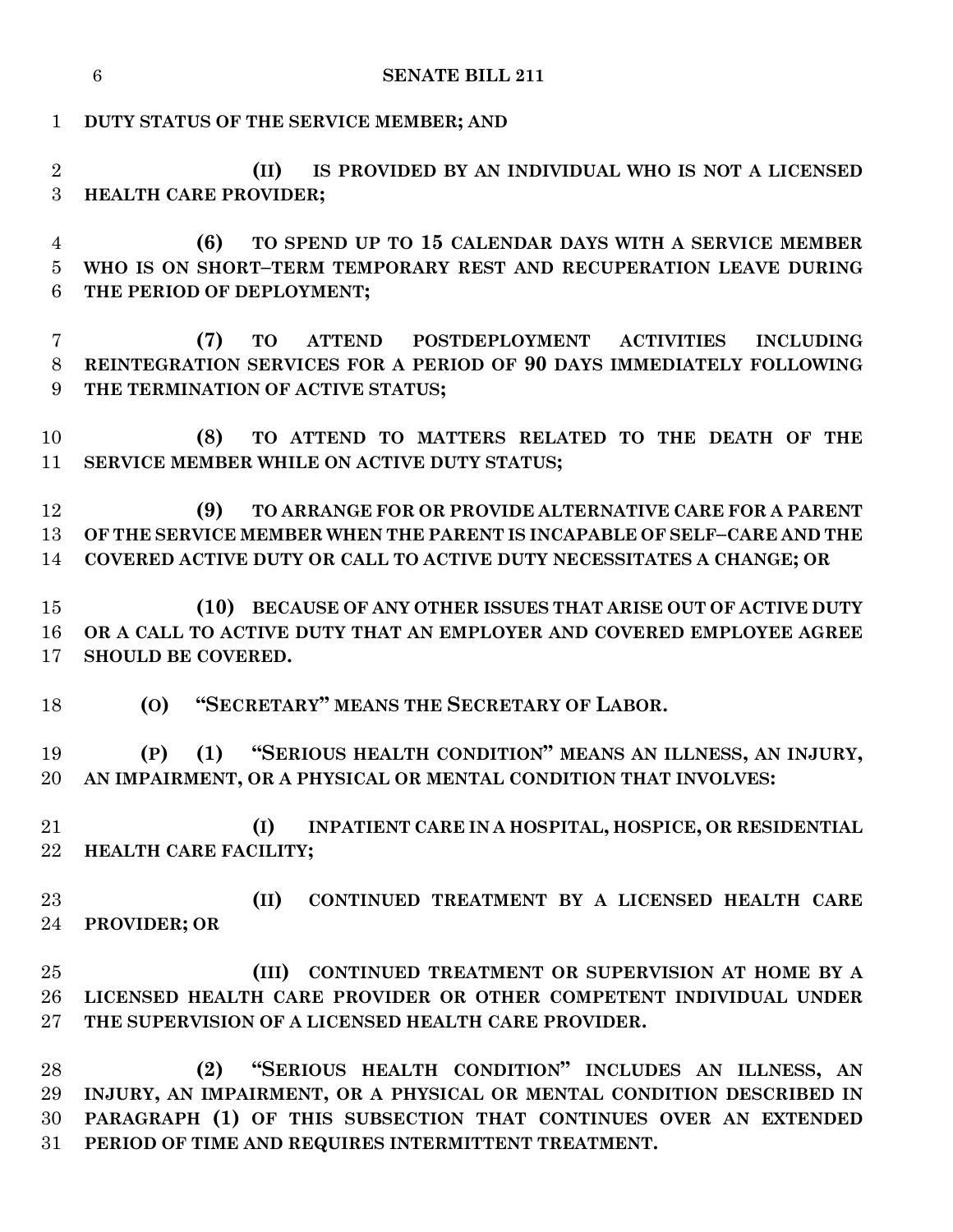**(Q) "SERVICE MEMBER" MEANS AN INDIVIDUAL WHO IS AN ACTIVE DUTY OR FORMER MEMBER OF:**

- **(1) THE UNITED STATES ARMED FORCES; (2) A RESERVE COMPONENT OF THE UNITED STATES ARMED FORCES; OR (3) THE NATIONAL GUARD OF ANY STATE. (R) "TREATMENT" INCLUDES: (1) EXAMINATIONS OR TESTING TO DETERMINE THE EXTENT TO WHICH A SERIOUS HEALTH CONDITION EXISTS OR PERSISTS; (2) ONGOING OR PERIODIC EVALUATIONS OF THE SERIOUS HEALTH CONDITION; AND (3) ACTUAL TREATMENT BY A HEALTH CARE PROVIDER. 8.3–102. (A) THIS SECTION DOES NOT APPLY TO THE DISCLOSURE OF INFORMATION TO: (1) A PUBLIC EMPLOYEE IN THE PERFORMANCE OF THE PUBLIC EMPLOYEE'S OFFICIAL DUTIES; (2) THE INDIVIDUAL TO WHOM THE INFORMATION RELATES; OR (3) IF AN AUTHORIZED REPRESENTATIVE HAS THE SIGNED AUTHORIZATION OF THE INDIVIDUAL TO WHOM THE INFORMATION RELATES, THE AUTHORIZED REPRESENTATIVE. (B) AN EMPLOYEE OF THE DEPARTMENT MAY NOT DISCLOSE INFORMATION RELATING TO AN INDIVIDUAL WHO HAS APPLIED FOR OR RECEIVED BENEFITS UNDER THIS TITLE. SUBTITLE 2. SCOPE OF TITLE.**
- **8.3–201.**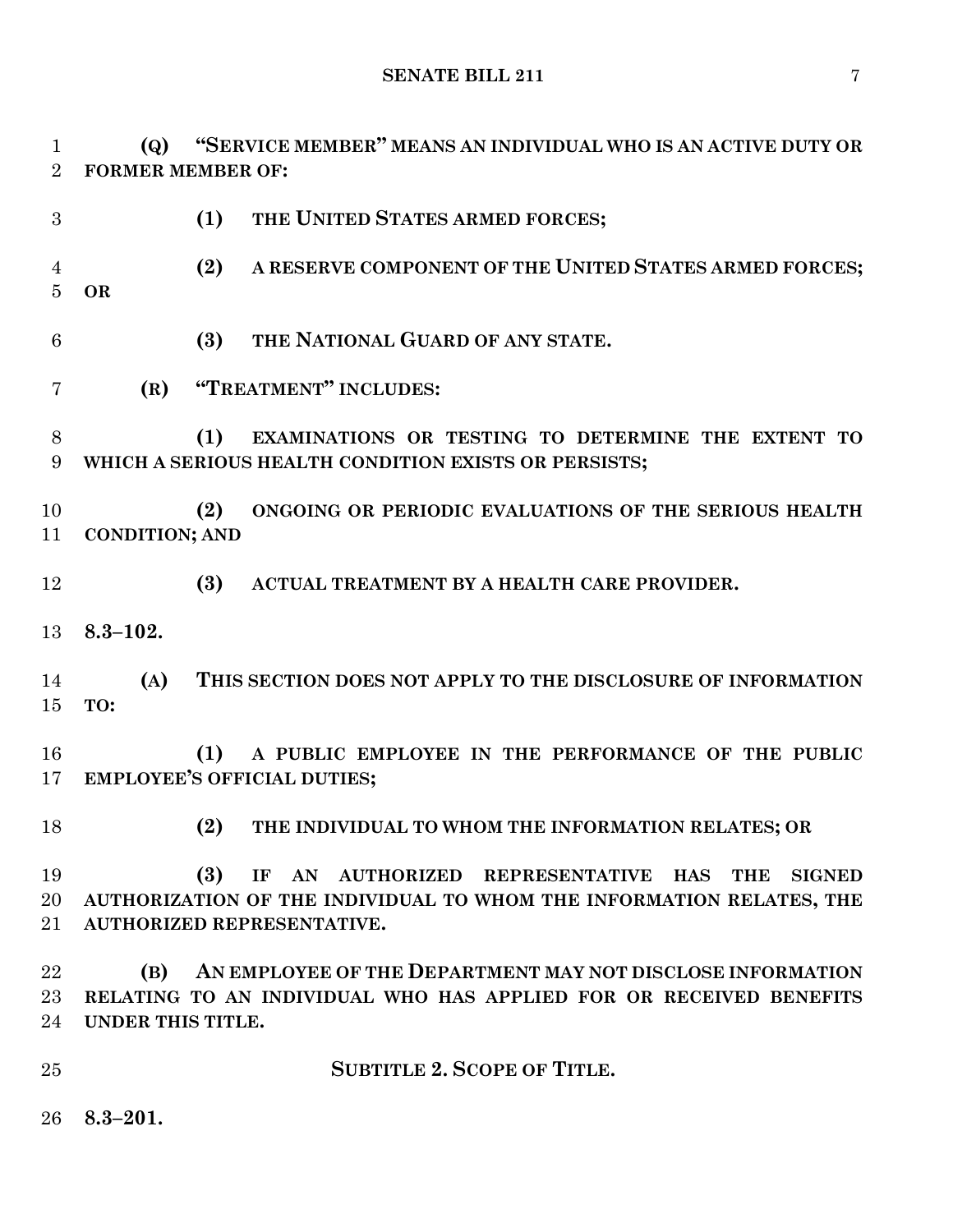**(A) (1) A SELF–EMPLOYED INDIVIDUAL MAY ELECT TO PARTICIPATE IN THE PROGRAM BY FILING A WRITTEN NOTICE OF ELECTION WITH THE SECRETARY IN ACCORDANCE WITH REGULATIONS ADOPTED BY THE SECRETARY.**

 **(2) AN ELECTION MADE UNDER PARAGRAPH (1) OF THIS SUBSECTION BECOMES EFFECTIVE ON THE DATE THE WRITTEN NOTICE IS FILED.**

 **(B) (1) IF A SELF–EMPLOYED INDIVIDUAL ELECTS TO PARTICIPATE IN THE PROGRAM UNDER SUBSECTION (A) OF THIS SECTION, THE INDIVIDUAL SHALL PARTICIPATE FOR AN INITIAL PERIOD OF NOT LESS THAN 3 YEARS.**

 **(2) ONCE THE INITIAL PARTICIPATION PERIOD EXPIRES, THE SELF–EMPLOYED INDIVIDUAL MAY RENEW PARTICIPATION IN THE PROGRAM FOR A PERIOD OF NOT LESS THAN 1 YEAR.**

 **(3) IF THE SELF–EMPLOYED INDIVIDUAL DOES NOT WISH TO RENEW PARTICIPATION IN THE PROGRAM UNDER PARAGRAPH (2) OF THIS SUBSECTION, WITHIN 30 DAYS BEFORE THE PARTICIPATION PERIOD EXPIRES, THE SELF–EMPLOYED INDIVIDUAL SHALL NOTIFY THE SECRETARY IN WRITING OF THE SELF–EMPLOYED INDIVIDUAL'S WITHDRAWAL FROM THE PROGRAM.**

 **(C) DURING THE PERIOD A SELF–EMPLOYED INDIVIDUAL PARTICIPATES IN THE PROGRAM, THE SELF–EMPLOYED INDIVIDUAL SHALL PAY THE CONTRIBUTION REQUIRED UNDER § 8.3–601 OF THIS TITLE.**

**8.3–202.**

 **THIS TITLE MAY NOT BE CONSTRUED TO DIMINISH AN EMPLOYER'S OBLIGATION TO COMPLY WITH A COLLECTIVE BARGAINING AGREEMENT OR AN EMPLOYER POLICY THAT ALLOWS AN EMPLOYEE TO TAKE LEAVE FOR A LONGER PERIOD OF TIME THAN THE EMPLOYEE WOULD BE ABLE TO RECEIVE BENEFITS UNDER THIS TITLE.**

**8.3–203.**

 **(A) AN EMPLOYEE'S RIGHT TO BENEFITS UNDER THIS TITLE MAY NOT BE DIMINISHED BY A COLLECTIVE BARGAINING AGREEMENT ENTERED INTO OR RENEWED OR BY AN EMPLOYER POLICY ADOPTED OR RETAINED ON OR AFTER JUNE 1, 2021.**

 **(B) AN AGREEMENT TO WAIVE THE EMPLOYEE'S RIGHTS UNDER THIS TITLE IS VOID AS AGAINST PUBLIC POLICY.**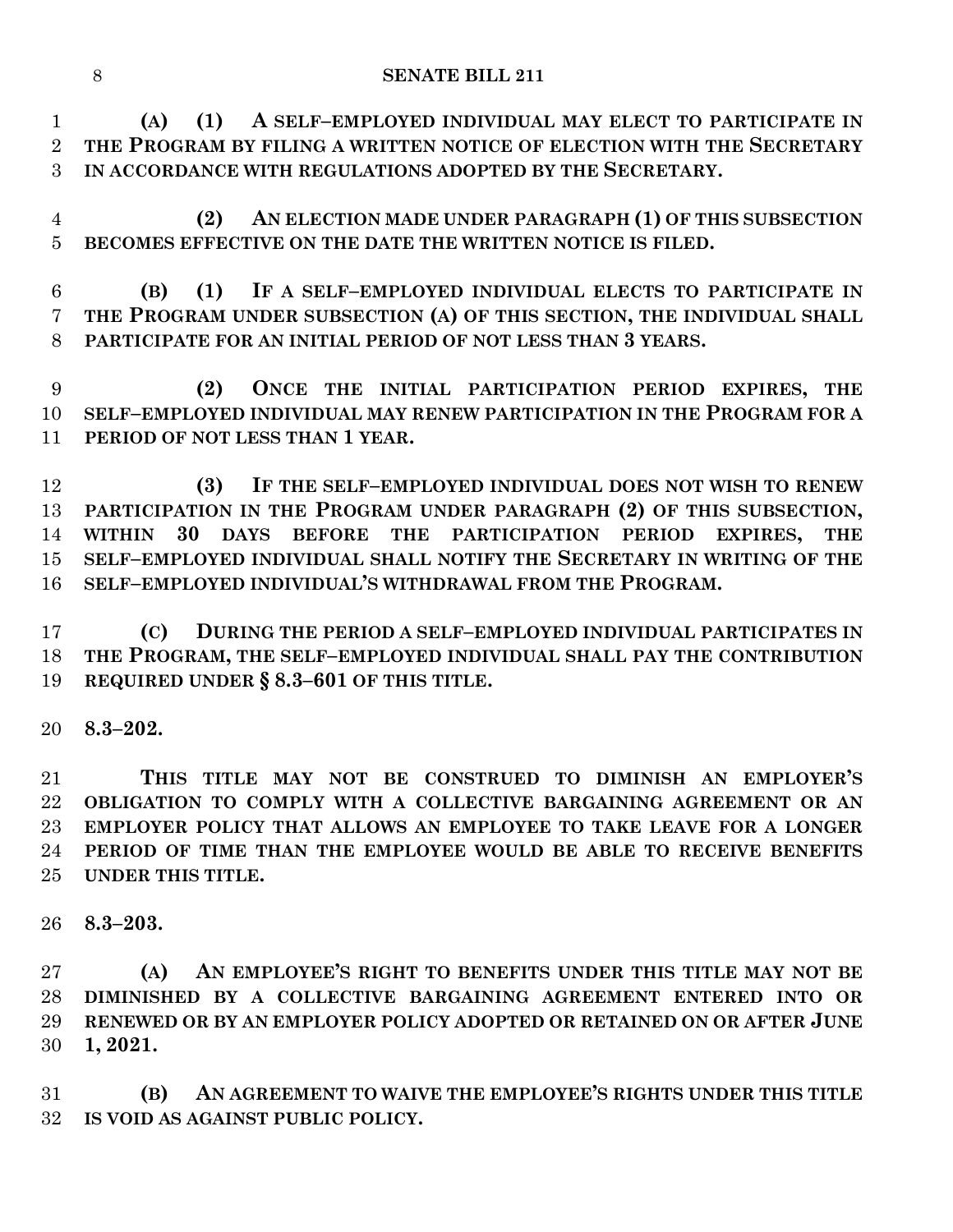| $\mathbf{1}$        | <b>SUBTITLE 3. ESTABLISHMENT OF PROGRAM.</b>                                                                                                                                                  |  |  |  |  |  |  |  |
|---------------------|-----------------------------------------------------------------------------------------------------------------------------------------------------------------------------------------------|--|--|--|--|--|--|--|
| 2                   | $8.3 - 301.$                                                                                                                                                                                  |  |  |  |  |  |  |  |
| 3                   | THERE IS A FAMILY AND MEDICAL LEAVE INSURANCE PROGRAM.                                                                                                                                        |  |  |  |  |  |  |  |
| 4                   | $8.3 - 302.$                                                                                                                                                                                  |  |  |  |  |  |  |  |
| $\overline{5}$<br>6 | THE PURPOSE OF THE PROGRAM IS TO PROVIDE TEMPORARY BENEFITS TO A<br>COVERED INDIVIDUAL WHO IS TAKING LEAVE FROM EMPLOYMENT:                                                                   |  |  |  |  |  |  |  |
| 7<br>8<br>9         | TO CARE FOR A CHILD DURING THE FIRST YEAR AFTER THE<br>(1)<br>CHILD'S BIRTH OR AFTER THE PLACEMENT OF THE CHILD THROUGH FOSTER CARE,<br>KINSHIP CARE, OR ADOPTION;                            |  |  |  |  |  |  |  |
| 10<br>11            | (2)<br>TO CARE FOR A FAMILY MEMBER WITH A SERIOUS HEALTH<br><b>CONDITION;</b>                                                                                                                 |  |  |  |  |  |  |  |
| 12<br>13<br>14      | BECAUSE THE COVERED INDIVIDUAL HAS A SERIOUS HEALTH<br>(3)<br>CONDITION THAT RESULTS IN THE COVERED INDIVIDUAL BEING UNABLE TO<br>PERFORM THE FUNCTIONS OF THE COVERED INDIVIDUAL'S POSITION; |  |  |  |  |  |  |  |
| 15<br>16            | TO CARE FOR A SERVICE MEMBER WHO IS THE COVERED<br>(4)<br>INDIVIDUAL'S NEXT OF KIN; OR                                                                                                        |  |  |  |  |  |  |  |
| 17<br>18<br>19      | BECAUSE THE COVERED INDIVIDUAL HAS A QUALIFYING<br>(5)<br>EXIGENCY ARISING OUT OF THE DEPLOYMENT OF A SERVICE MEMBER WHO IS A<br>FAMILY MEMBER OF THE COVERED INDIVIDUAL.                     |  |  |  |  |  |  |  |
| 20                  | <b>SUBTITLE 4. ADMINISTRATION.</b>                                                                                                                                                            |  |  |  |  |  |  |  |
| 21                  | $8.3 - 401.$                                                                                                                                                                                  |  |  |  |  |  |  |  |
| 22<br>23<br>24      | THIS TITLE SHALL BE ADMINISTERED UNDER THE SUPERVISION OF THE<br>SECRETARY BY THE DIVISION OF UNEMPLOYMENT INSURANCE ESTABLISHED<br>UNDER § 8-302 OF THIS ARTICLE.                            |  |  |  |  |  |  |  |
| 25                  | $8.3 - 402.$                                                                                                                                                                                  |  |  |  |  |  |  |  |
| 26<br>$27\,$        | THE SECRETARY MAY DELEGATE TO AN EMPLOYEE OF THE DEPARTMENT ANY<br>POWER OR DUTY THAT IS REASONABLE AND PROPER FOR THE ADMINISTRATION OF                                                      |  |  |  |  |  |  |  |

**THIS TITLE.**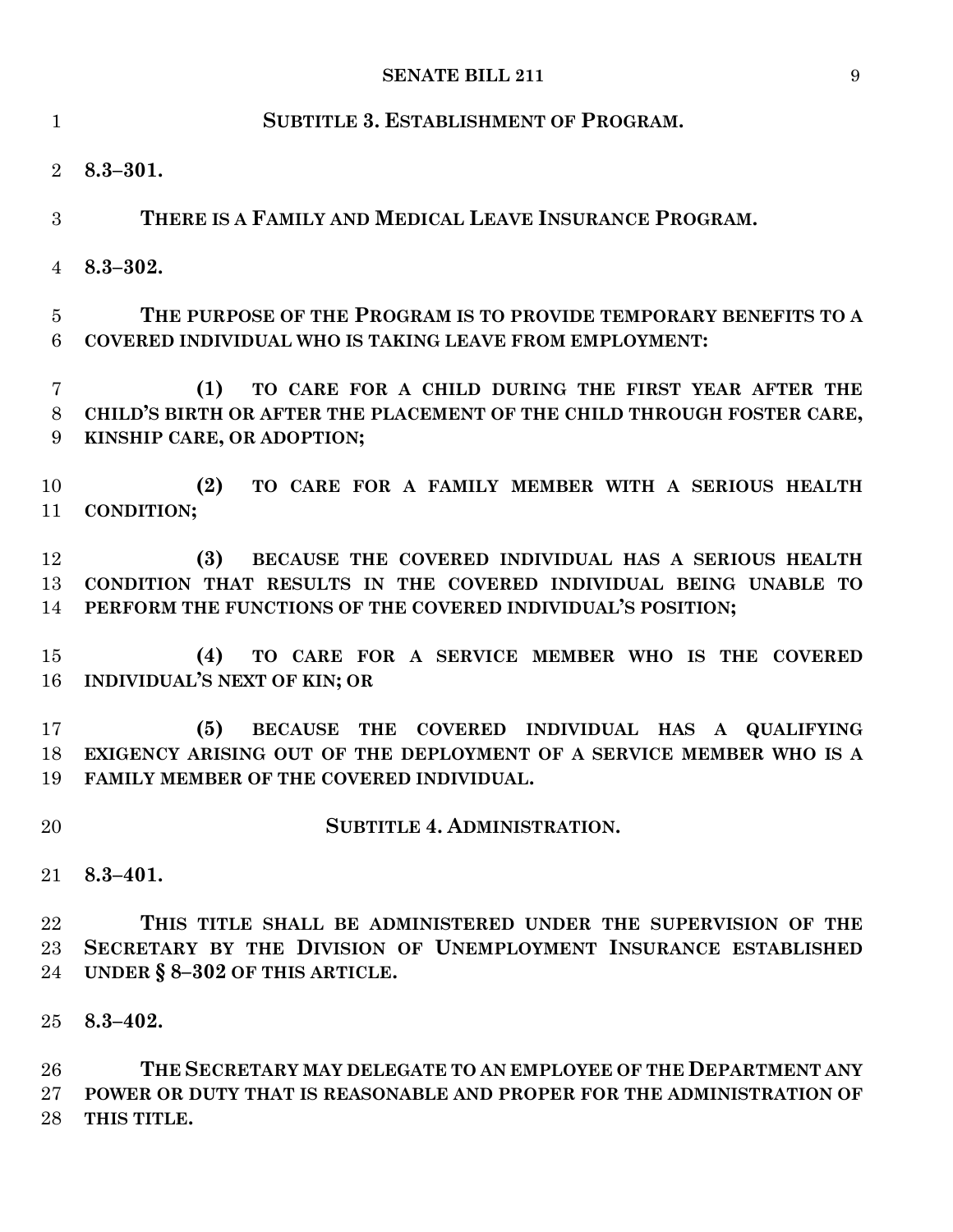- **8.3–403.**
- **(A) THE SECRETARY SHALL:**
- **(1) SUBJECT TO SUBSECTION (B) OF THIS SECTION, ADOPT REGULATIONS NECESSARY TO CARRY OUT THIS TITLE;**
- **(2) ESTABLISH PROCEDURES AND FORMS FOR FILING CLAIMS FOR BENEFITS, INCLUDING:**
- **(I) PROCEDURES FOR NOTIFYING AN EMPLOYER WITHIN 5 BUSINESS DAYS AFTER AN EMPLOYEE OF THE EMPLOYER FILES A CLAIM FOR BENEFITS UNDER THIS TITLE; AND**
- **(II) NOTICES OF ELECTIONS BY SELF–EMPLOYED INDIVIDUALS FOR BENEFITS UNDER § 8.3–201 OF THIS TITLE;**
- **(3) USE INFORMATION–SHARING AND INTEGRATION TECHNOLOGY TO FACILITATE THE DISCLOSURE OF RELEVANT INFORMATION OR RECORDS NEEDED FOR THE ADMINISTRATION OF THIS TITLE; AND**
- **(4) SUBJECT TO SUBSECTION (D) OF THIS SECTION, CARRY OUT A PUBLIC EDUCATION PROGRAM.**
- **(B) THE REGULATIONS ADOPTED UNDER SUBSECTION (A)(1) OF THIS SECTION SHALL BE CONSISTENT WITH REGULATIONS ADOPTED TO IMPLEMENT THE FEDERAL FAMILY AND MEDICAL LEAVE ACT AND ANY RELEVANT STATE LAWS TO THE EXTENT THAT THE ADOPTED REGULATIONS DO NOT CONFLICT WITH THIS TITLE.**
- **(C) (1) SUBJECT TO PARAGRAPH (2) OF THIS SUBSECTION, A COVERED INDIVIDUAL UNDER § 8.3–302(2), (3), (4), OR (5) OF THIS TITLE SHALL PROVIDE CERTIFICATION FOR A CLAIM FOR BENEFITS UNDER THIS TITLE.**
- **(2) A CERTIFICATION FOR A CLAIM FOR BENEFITS FOR A COVERED INDIVIDUAL UNDER § 8.3–302(2), (3), OR (4) OF THIS TITLE SHALL INCLUDE:**
- **(I) THE DATE ON WHICH THE SERIOUS HEALTH CONDITION OF THE FAMILY MEMBER, COVERED INDIVIDUAL, OR SERVICE MEMBER COMMENCED;**
- **(II) THE PROBABLE DURATION OF THE SERIOUS HEALTH CONDITION;**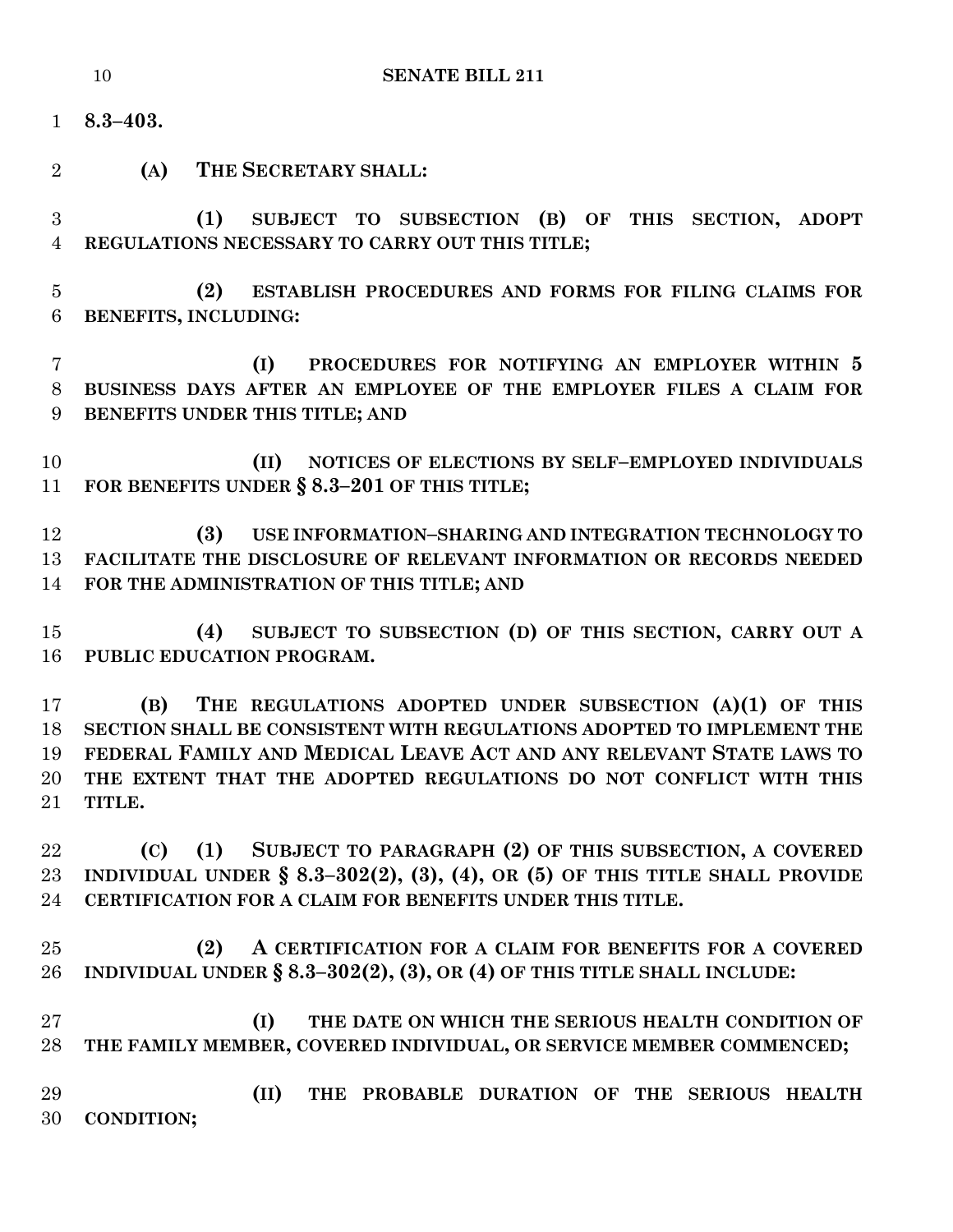**(III) THE APPROPRIATE FACTS RELATED TO THE SERIOUS HEALTH CONDITION WITHIN THE KNOWLEDGE OF THE LICENSED HEALTH CARE PROVIDER;**

 **(IV) 1. FOR A CLAIM FOR BENEFITS UNDER § 8.3–302(2) OF THIS TITLE, A STATEMENT THAT THE COVERED INDIVIDUAL NEEDS TO CARE FOR A FAMILY MEMBER AND AN ESTIMATE OF THE AMOUNT OF TIME REQUIRED TO PROVIDE THE CARE; OR**

 **2. FOR A CLAIM FOR BENEFITS UNDER § 8.3–302(3) OF THIS TITLE, A STATEMENT THAT THE COVERED INDIVIDUAL IS UNABLE TO PERFORM THE FUNCTIONS OF THE COVERED INDIVIDUAL'S POSITION; AND**

 **(V) FOR A CERTIFICATION FOR INTERMITTENT LEAVE, THE EXPECTED DATES AND DURATION OF THE LEAVE.**

 **(3) THE SECRETARY SHALL ESTABLISH STANDARDS IN REGULATION FOR THE CERTIFICATION OF CLAIMS FOR BENEFITS UNDER § 8.3–302(5) OF THIS TITLE.**

 **(D) (1) THE SECRETARY MAY USE A PORTION OF THE FUNDS PAID UNDER § 8.3–601 OF THIS TITLE OR OTHER AVAILABLE FUNDING TO PAY FOR AND CARRY OUT THE REQUIREMENTS UNDER SUBSECTION (A)(4) OF THIS SECTION.**

 **(2) MATERIALS USED IN THE PUBLIC EDUCATION PROGRAM REQUIRED UNDER SUBSECTION (A)(4) OF THIS SECTION SHALL BE MADE AVAILABLE IN ENGLISH AND SPANISH.**

**8.3–404.**

**(A) TO ENFORCE THIS TITLE, THE SECRETARY MAY:**

 **(1) CONDUCT AN INVESTIGATION UNDER THIS TITLE, ON THE SECRETARY'S OWN INITIATIVE OR ON RECEIPT OF A WRITTEN COMPLAINT;**

- **(2) ADMINISTER AN OATH;**
- **(3) CERTIFY TO AN OFFICIAL ACT;**
- **(4) TAKE A DEPOSITION;**

 **(5) ISSUE A SUBPOENA FOR THE ATTENDANCE OF A WITNESS TO TESTIFY OR THE PRODUCTION OF BOOKS, CORRESPONDENCE, MEMORANDA,**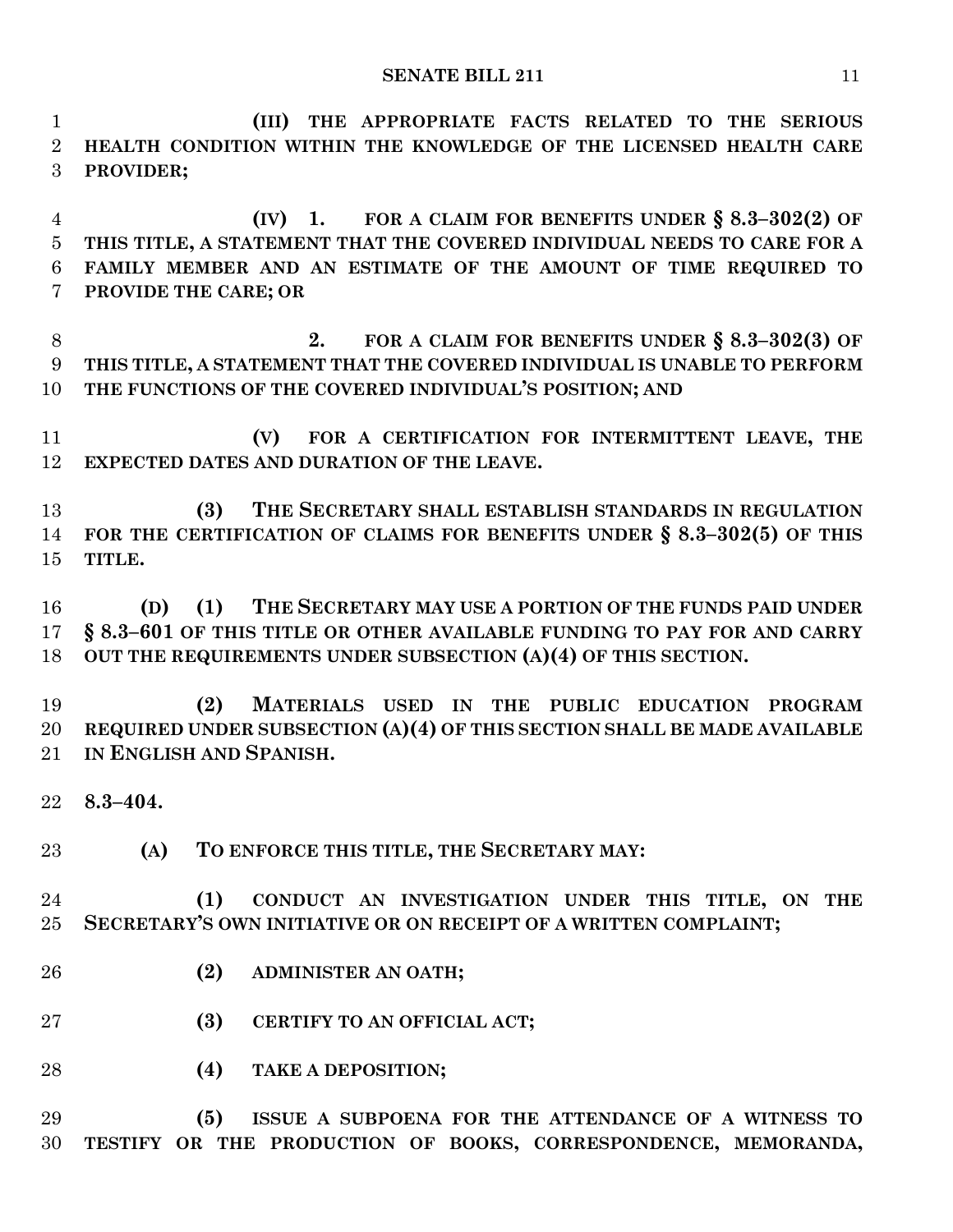**PAPERS, OR OTHER RECORDS; AND**

 **(6) BRING A CIVIL ACTION IN THE COUNTY WHERE THE VIOLATION ALLEGEDLY OCCURRED.**

 **(B) (1) A SUBPOENA ISSUED UNDER SUBSECTION (A)(5) OF THIS SECTION SHALL BE SERVED IN ANY MANNER IN WHICH A SUBPOENA OF A COURT MAY BE SERVED.**

 **(2) IF A PERSON FAILS TO COMPLY WITH A SUBPOENA ISSUED UNDER SUBSECTION (A)(5) OF THIS SECTION ON A COMPLAINT FILED BY THE SECRETARY, THE CIRCUIT COURT FOR THE COUNTY WHERE THE INVESTIGATION IS BEING CONDUCTED OR WHERE THE PERSON RESIDES, IS PRESENT, OR TRANSACTS BUSINESS MAY ISSUE AN ORDER DIRECTING COMPLIANCE WITH THE SUBPOENA OR COMPELLING TESTIMONY.**

 **(3) (I) SUBJECT TO SUBPARAGRAPH (II) OF THIS PARAGRAPH, A PERSON MAY NOT BE EXCUSED FROM COMPLYING WITH A SUBPOENA ISSUED UNDER SUBSECTION (A)(5) OF THIS SECTION ON THE GROUND THAT THE EVIDENCE OR TESTIMONY REQUIRED MAY TEND TO INCRIMINATE THE PERSON OR SUBJECT THE PERSON TO A FORFEITURE OR PENALTY.**

 **(II) 1. EXCEPT AS PROVIDED IN SUBSUBPARAGRAPH 2 OF THIS SUBPARAGRAPH, AFTER CLAIMING THE PRIVILEGE AGAINST SELF–INCRIMINATION, A PERSON MAY NOT BE PROSECUTED OR SUBJECTED TO ANY FORFEITURE OR PENALTY BECAUSE OF ANY MATTER, THING, OR TRANSACTION ABOUT WHICH THE PERSON IS COMPELLED TO PRODUCE EVIDENCE OR TESTIFY.**

 **2. IF THE PERSON COMMITS PERJURY WHILE GIVING TESTIMONY, THE PERSON IS SUBJECT TO PROSECUTION FOR THAT OFFENSE.**

**8.3–405.**

 **IN A CIVIL ACTION TO ENFORCE THIS TITLE, THE SECRETARY AND THE STATE MAY BE REPRESENTED BY:**

- **(1) THE ATTORNEY GENERAL; OR**
- **(2) ANY QUALIFIED ATTORNEY WHO:**
- 
- **(I) IS A SALARIED EMPLOYEE OF THE SECRETARY; AND**
- **(II) ON RECOMMENDATION OF THE ATTORNEY GENERAL, IS**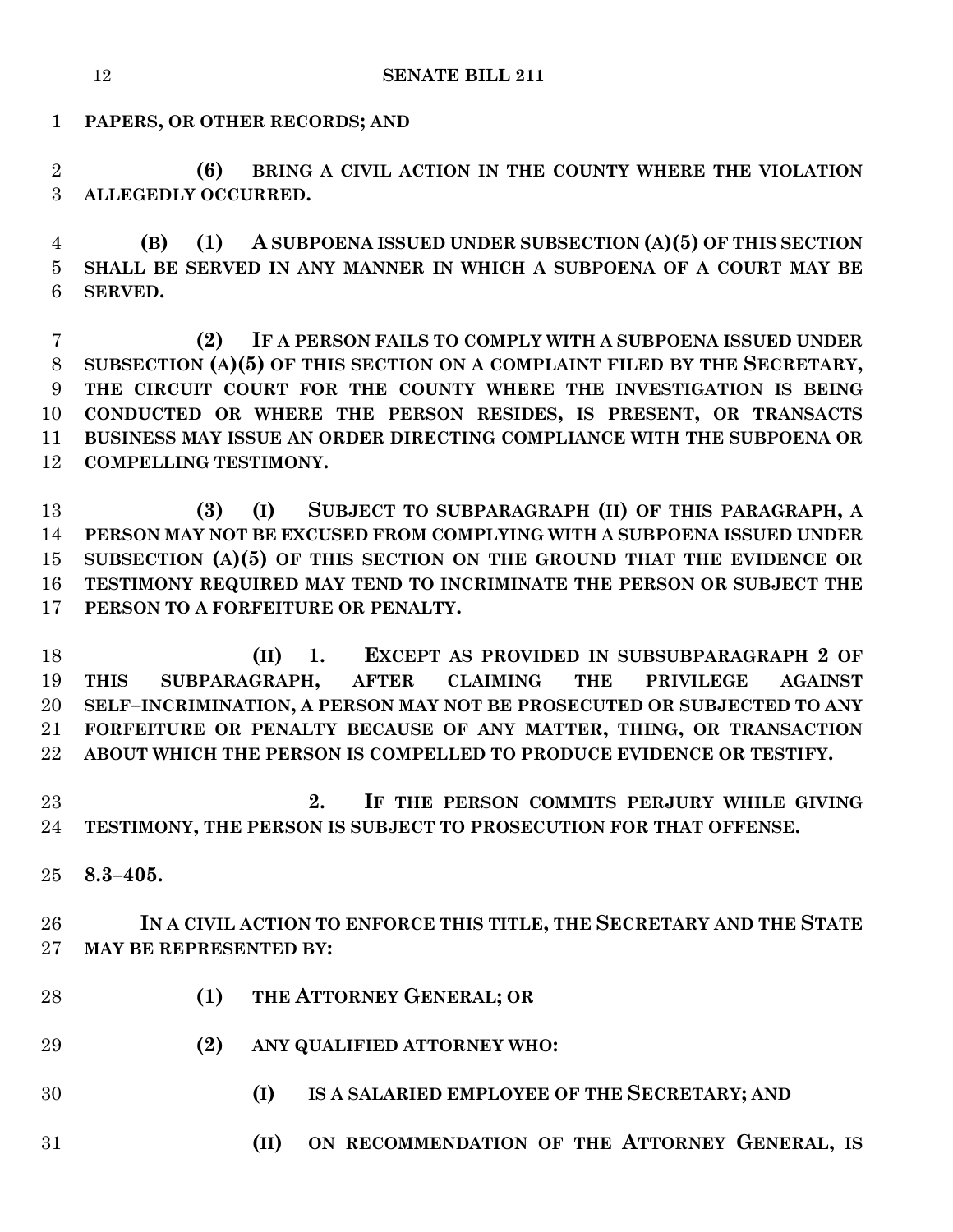**DESIGNATED TO REPRESENT THE SECRETARY OR THE BOARD OF APPEALS AND THE STATE.**

**8.3–406.**

 **(A) ON OR BEFORE SEPTEMBER 1 EACH YEAR, THE SECRETARY SHALL SUBMIT TO THE GOVERNOR AND, IN ACCORDANCE WITH § 2–1257 OF THE STATE GOVERNMENT ARTICLE, THE GENERAL ASSEMBLY AN ANNUAL REPORT ON THE ADMINISTRATION AND OPERATION OF THIS TITLE DURING THE IMMEDIATELY PRECEDING FISCAL YEAR.**

 **(B) THE ANNUAL REPORT SHALL INCLUDE INFORMATION REGARDING: (1) PROJECTED AND ACTUAL PROGRAM PARTICIPATION RATES; (2) CONTRIBUTION RATES; (3) PROJECTED AND ACTUAL FUND BALANCES; (4) PUBLIC OUTREACH AND TECHNICAL ASSISTANCE EFFORTS; (5) ALL ENFORCEMENT EFFORTS; (6) THE NUMBER AND STATUS OF COMPLAINTS UNDER SUBTITLE 9 OF THIS TITLE; AND (7) THE COST OF ADMINISTERING THE PROGRAM. SUBTITLE 5. THE FAMILY AND MEDICAL LEAVE INSURANCE FUND. 8.3–501. THERE IS A FAMILY AND MEDICAL LEAVE INSURANCE FUND. 8.3–502. (A) THE SECRETARY SHALL ADMINISTER THE FUND. (B) THE FUND IS A SPECIAL, NONLAPSING FUND THAT IS NOT SUBJECT TO § 7–302 OF THE STATE FINANCE AND PROCUREMENT ARTICLE. (C) THE STATE TREASURER SHALL HOLD THE FUND SEPARATELY, AND THE COMPTROLLER SHALL ACCOUNT FOR THE FUND.**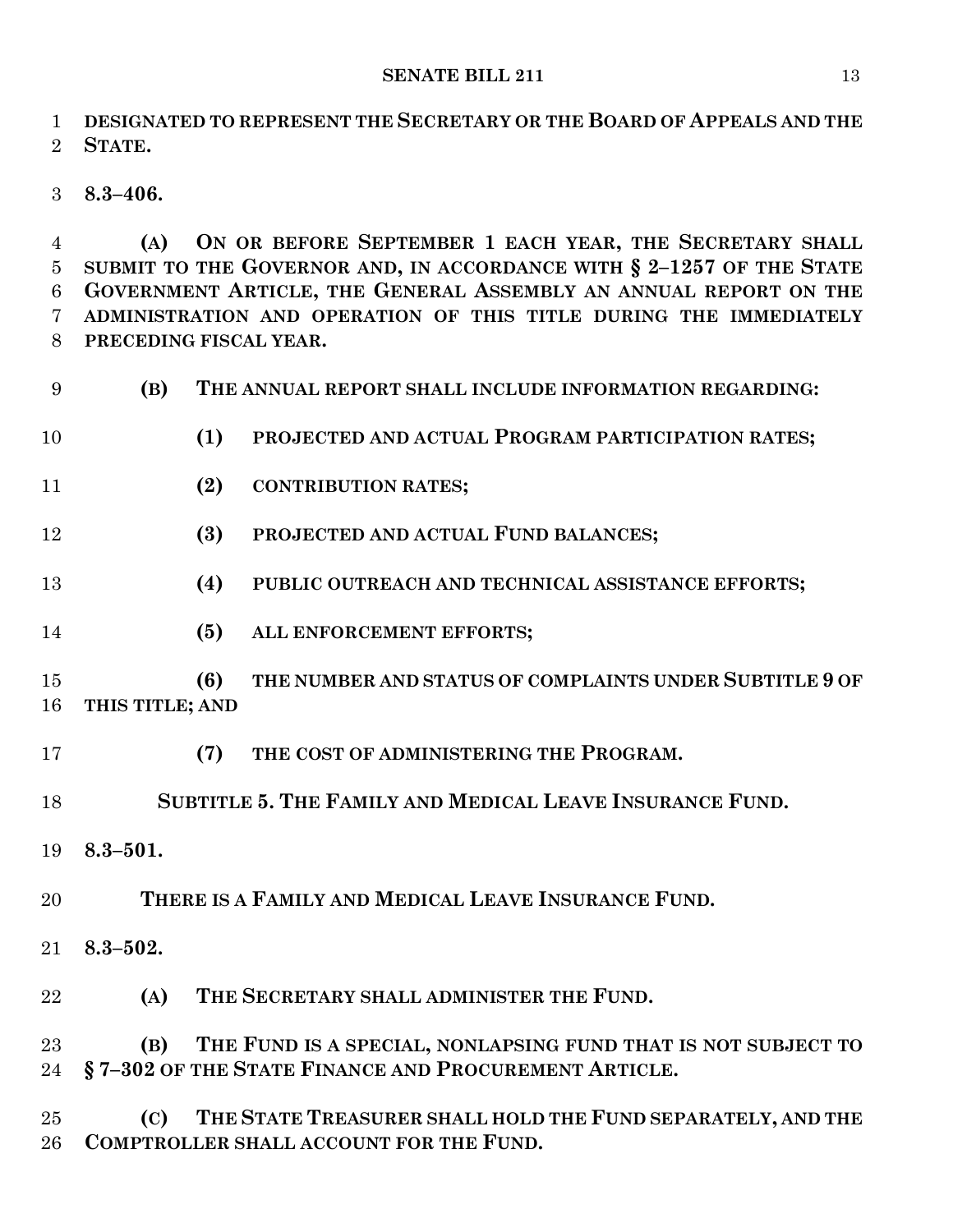| $\mathbf{1}$                      | $8.3 - 503.$                                                                                                              |                                                                                                                                                                        |  |  |  |  |  |  |
|-----------------------------------|---------------------------------------------------------------------------------------------------------------------------|------------------------------------------------------------------------------------------------------------------------------------------------------------------------|--|--|--|--|--|--|
| $\overline{2}$                    | (A)                                                                                                                       | THE FUND CONSISTS OF:                                                                                                                                                  |  |  |  |  |  |  |
| 3                                 |                                                                                                                           | (1)<br><b>EMPLOYEE CONTRIBUTIONS;</b>                                                                                                                                  |  |  |  |  |  |  |
| 4                                 |                                                                                                                           | (2)<br>SELF-EMPLOYED INDIVIDUAL CONTRIBUTIONS;                                                                                                                         |  |  |  |  |  |  |
| 5                                 |                                                                                                                           | (3)<br>EMPLOYER CONTRIBUTIONS;                                                                                                                                         |  |  |  |  |  |  |
| $6\phantom{.}6$<br>$\overline{7}$ |                                                                                                                           | MONEY PAID TO THE FUND FOR THE PURPOSE OF REIMBURSING<br>(4)<br>THE SECRETARY UNDER § 8.3-902 OF THIS TITLE FOR BENEFITS PAID IN ERROR;                                |  |  |  |  |  |  |
| 8                                 |                                                                                                                           | <b>INTEREST EARNED ON MONEY IN THE FUND; AND</b><br>(5)                                                                                                                |  |  |  |  |  |  |
| 9                                 |                                                                                                                           | (6)<br>MONEY RECEIVED FOR THE FUND FROM ANY OTHER SOURCE.                                                                                                              |  |  |  |  |  |  |
| 10                                | (B)                                                                                                                       | MONEY IN THE FUND MAY BE COMMINGLED.                                                                                                                                   |  |  |  |  |  |  |
| 11                                | (C)                                                                                                                       | THE FUND MAY BE USED ONLY FOR THE PURPOSES OF THIS TITLE.                                                                                                              |  |  |  |  |  |  |
| 12                                | $8.3 - 504.$                                                                                                              |                                                                                                                                                                        |  |  |  |  |  |  |
| 13                                | (A)                                                                                                                       | THE STATE TREASURER IS CUSTODIAN OF THE FUND.<br>(1)                                                                                                                   |  |  |  |  |  |  |
| 14<br>15                          |                                                                                                                           | (2)<br><b>THE</b><br><b>STATE</b><br>TREASURER SHALL<br><b>FUND</b><br>IN<br><b>MANAGE</b><br><b>THE</b><br>ACCORDANCE WITH REGULATIONS THAT THE SECRETARY ADOPTS.     |  |  |  |  |  |  |
| 16                                | (B)                                                                                                                       | UNDER THE DIRECTION OF THE SECRETARY, THE STATE TREASURER                                                                                                              |  |  |  |  |  |  |
| $17\,$<br>18                      | SHALL ESTABLISH THE FUND ACCOUNT IN ANY FINANCIAL INSTITUTION IN WHICH<br>THE GENERAL FUND OF THE STATE MAY BE DEPOSITED. |                                                                                                                                                                        |  |  |  |  |  |  |
| 19<br>20<br>21                    | (C)                                                                                                                       | ON RECEIPT OF ANY MONEY PAYABLE TO THE FUND, THE SECRETARY<br>SHALL ENSURE IMMEDIATE DEPOSIT OF THE MONEY INTO THE FUND ACCOUNT AS<br>REQUIRED BY THE STATE TREASURER. |  |  |  |  |  |  |
| 22<br>23                          | (D)                                                                                                                       | IN ACCORDANCE WITH REGULATIONS THAT THE SECRETARY ADOPTS,<br><b>MONEY IN THE FUND ACCOUNT:</b>                                                                         |  |  |  |  |  |  |
| 24                                |                                                                                                                           | (1)<br>SHALL BE USED TO PAY BENEFITS UNDER THIS TITLE; AND                                                                                                             |  |  |  |  |  |  |
| 25                                |                                                                                                                           | (2)<br>MAY BE USED TO PAY FOR:                                                                                                                                         |  |  |  |  |  |  |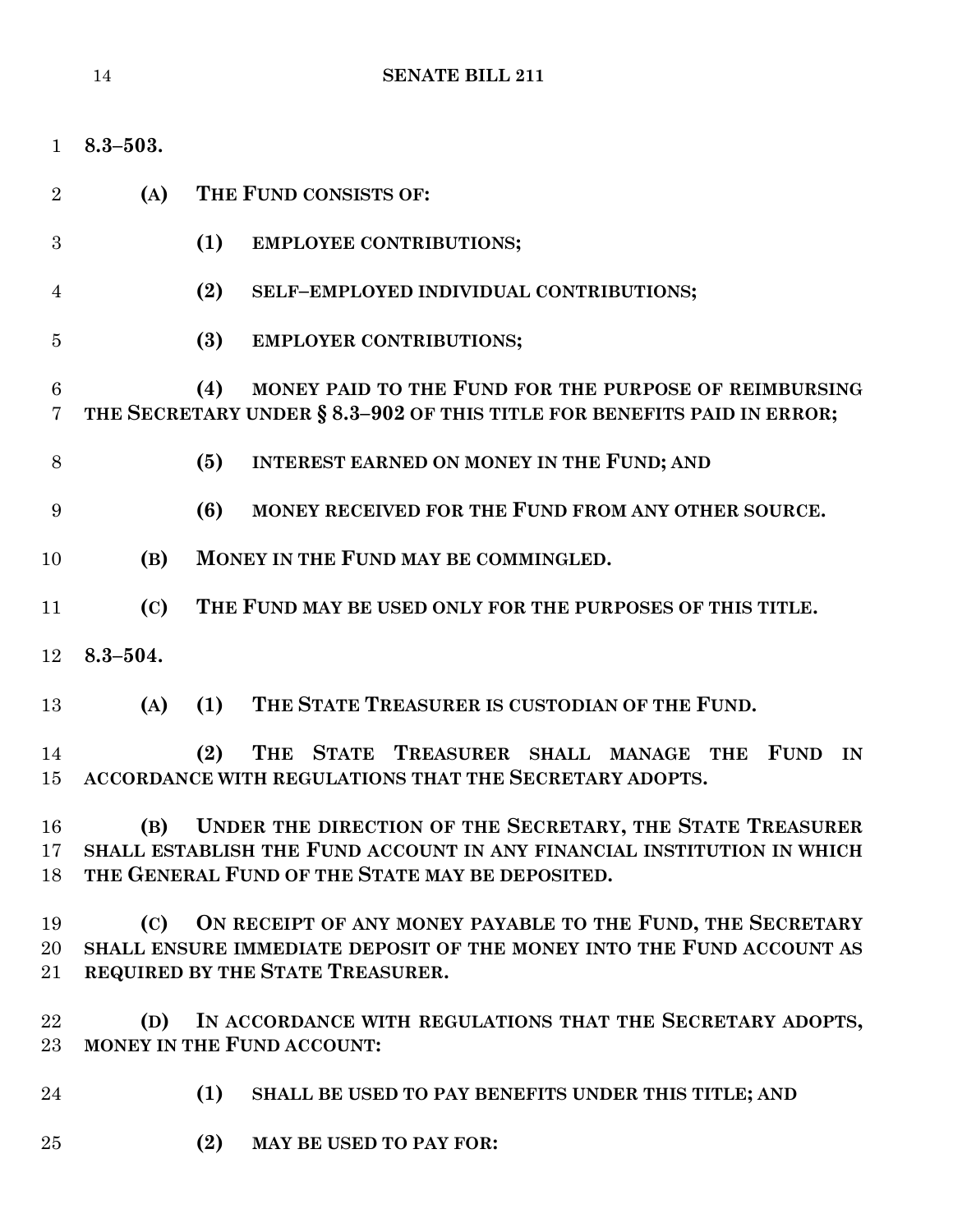**(I) THE PUBLIC EDUCATION PROGRAM; AND (II) ANY COSTS ASSOCIATED WITH THE INITIAL IMPLEMENTATION AND ONGOING ADMINISTRATION OF THIS TITLE. 8.3–505. A CHECK THAT THE STATE TREASURER ISSUES TO PAY BENEFITS OR REFUNDS SHALL: (1) BE ISSUED ONLY ON A WARRANT SIGNED BY THE SECRETARY; (2) BEAR THE SIGNATURE OF THE STATE TREASURER; AND (3) BE COUNTERSIGNED BY AN AUTHORIZED AGENT. 8.3–506. THIS TITLE DOES NOT GRANT AN EMPLOYEE ANY PRIOR CLAIM OR RIGHT TO MONEY THE EMPLOYEE PAYS INTO THE FUND. SUBTITLE 6. CONTRIBUTIONS. 8.3–601. (A) BEGINNING JANUARY 1, 2022, EACH EMPLOYEE OF AN EMPLOYER, EACH EMPLOYER, AND EACH SELF–EMPLOYED INDIVIDUAL PARTICIPATING IN THE PROGRAM SHALL CONTRIBUTE TO THE FUND. (B) (1) (I) SUBJECT TO SUBPARAGRAPH (II) OF THIS PARAGRAPH, THE SECRETARY SHALL SET A TOTAL RATE OF CONTRIBUTION TO BE PAID IN ACCORDANCE WITH THIS SUBSECTION. (II) THE TOTAL RATE OF CONTRIBUTION ESTABLISHED UNDER SUBPARAGRAPH (I) OF THIS PARAGRAPH: 1. MAY NOT EXCEED 0.75% OF AN EMPLOYEE'S WAGES; 2. SHALL BE APPLIED TO ALL WAGES UP TO AND INCLUDING THE SOCIAL SECURITY WAGE BASE; 3. SHALL BE SHARED EQUALLY BY EMPLOYERS AND**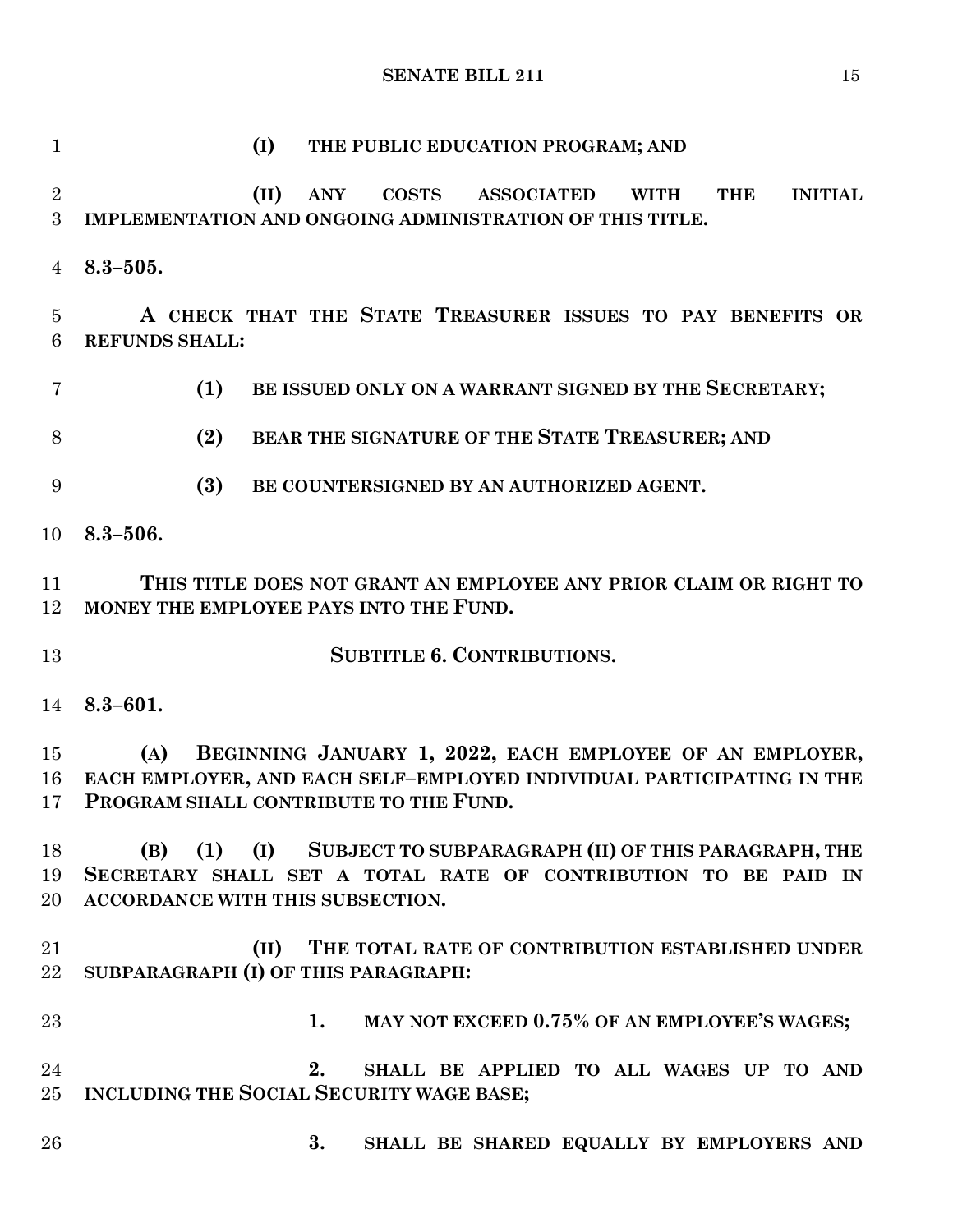**EMPLOYEES; AND 4. SHALL BE SUFFICIENT TO FUND THE BENEFITS PAYABLE UNDER THIS TITLE. (2) EACH EMPLOYER SHALL CONTRIBUTE AN AMOUNT EQUAL TO 50% OF THE TOTAL RATE OF CONTRIBUTION FOR EACH EMPLOYEE EMPLOYED BY THE EMPLOYER. (3) (I) EACH EMPLOYEE OF AN EMPLOYER SHALL CONTRIBUTE AN AMOUNT EQUAL TO 50% OF THE TOTAL RATE OF CONTRIBUTION. (II) THE EMPLOYER OF THE EMPLOYEE SHALL DEDUCT THE CONTRIBUTION REQUIRED UNDER SUBPARAGRAPH (I) OF THIS PARAGRAPH FROM THE WAGES OF THE EMPLOYEE. (4) EACH SELF–EMPLOYED INDIVIDUAL PARTICIPATING IN THE PROGRAM SHALL: (I) PAY CONTRIBUTIONS DURING EACH YEAR THAT THE SELF–EMPLOYED INDIVIDUAL PARTICIPATES IN THE PROGRAM; AND (II) CONTRIBUTE AN AMOUNT EQUAL TO THE TOTAL RATE OF CONTRIBUTION ESTABLISHED UNDER PARAGRAPH (1)(I) OF THIS SUBSECTION. SUBTITLE 7. BENEFITS. 8.3–701. (A) BEGINNING JULY 1, 2023, A COVERED INDIVIDUAL TAKING LEAVE FROM EMPLOYMENT MAY SUBMIT A CLAIM FOR BENEFITS TO: (1) CARE FOR A NEWBORN CHILD OR A CHILD NEWLY PLACED FOR ADOPTION, FOSTER CARE, OR KINSHIP CARE WITH THE COVERED INDIVIDUAL DURING THE FIRST YEAR AFTER THE BIRTH, ADOPTION, OR PLACEMENT; (2) CARE FOR A FAMILY MEMBER WITH A SERIOUS HEALTH CONDITION; (3) ATTEND TO A SERIOUS HEALTH CONDITION THAT RESULTS IN THE COVERED INDIVIDUAL BEING UNABLE TO PERFORM THE FUNCTIONS OF THE COVERED INDIVIDUAL'S POSITION;**

**SENATE BILL 211**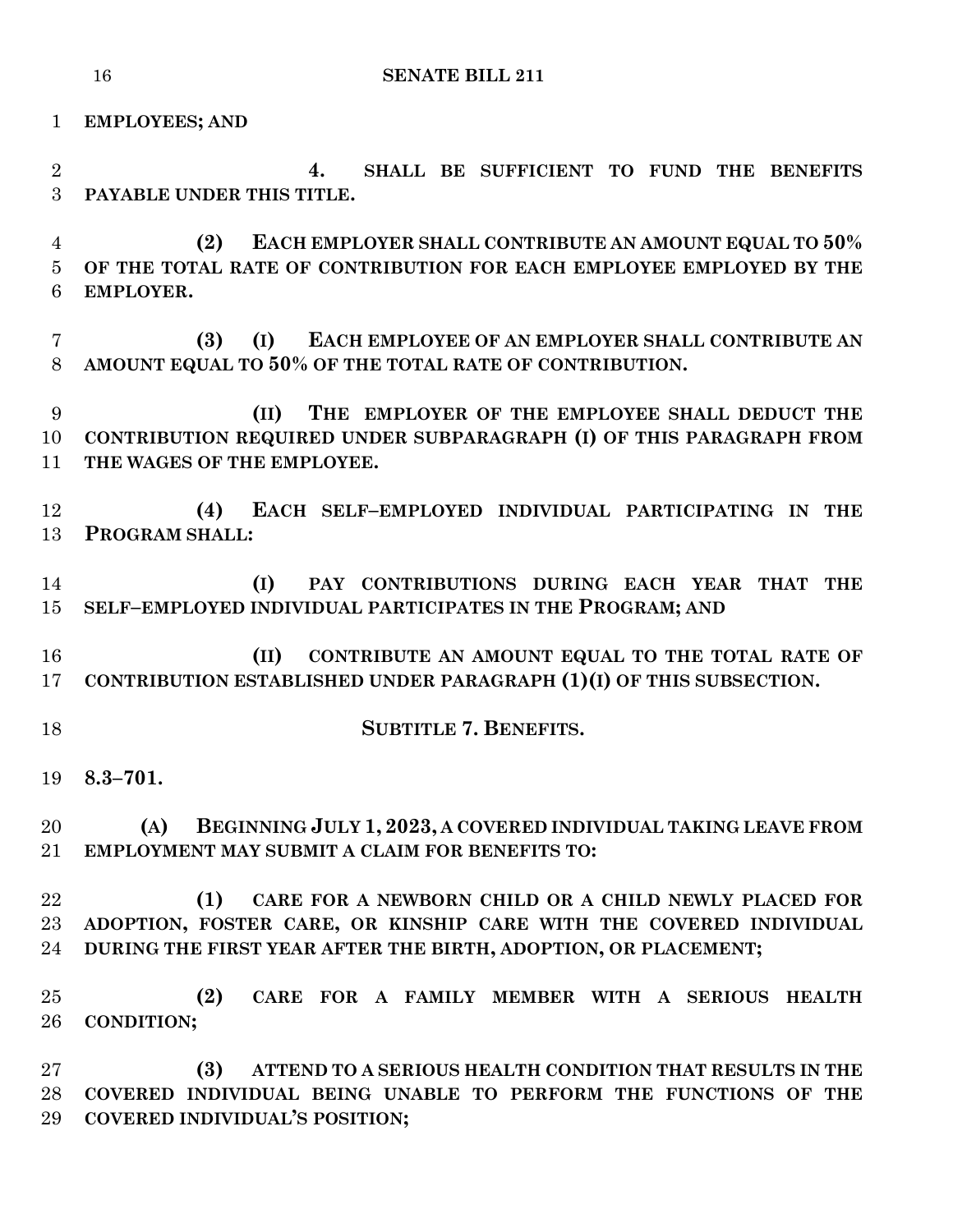**(4) CARE FOR A SERVICE MEMBER WITH A SERIOUS HEALTH CONDITION RESULTING FROM MILITARY SERVICE WHO IS THE COVERED INDIVIDUAL'S NEXT OF KIN; OR**

 **(5) ATTEND TO A QUALIFYING EXIGENCY ARISING OUT OF THE DEPLOYMENT OF A SERVICE MEMBER WHO IS A FAMILY MEMBER OF THE COVERED INDIVIDUAL.**

 **(B) (1) SUBJECT TO PARAGRAPH (2) OF THIS SUBSECTION, A COVERED INDIVIDUAL MAY TAKE THE LEAVE FOR WHICH THE INDIVIDUAL IS ELIGIBLE FOR BENEFITS UNDER SUBSECTION (A) OF THIS SECTION ON AN INTERMITTENT LEAVE SCHEDULE.**

 **(2) IF LEAVE IS TAKEN ON AN INTERMITTENT LEAVE SCHEDULE, THE COVERED INDIVIDUAL SHALL:**

 **(I) MAKE A REASONABLE EFFORT TO SCHEDULE THE INTERMITTENT LEAVE IN A MANNER THAT DOES NOT UNDULY DISRUPT THE OPERATIONS OF THE EMPLOYER; AND**

 **(II) PROVIDE THE EMPLOYER WITH REASONABLE AND PRACTICABLE PRIOR NOTICE OF THE REASON FOR WHICH THE INTERMITTENT LEAVE IS NECESSARY.**

 **(3) IF LEAVE IS TAKEN ON AN INTERMITTENT LEAVE SCHEDULE, AN EMPLOYER MAY NOT REDUCE THE TOTAL AMOUNT OF LEAVE TO WHICH THE COVERED INDIVIDUAL IS ENTITLED BEYOND THE AMOUNT OF LEAVE ACTUALLY TAKEN.**

**8.3–702.**

 **(A) (1) EXCEPT AS PROVIDED IN PARAGRAPH (2) OF THIS SUBSECTION, A COVERED INDIVIDUAL MAY NOT RECEIVE MORE THAN 12 WEEKS OF BENEFITS IN AN APPLICATION YEAR.**

 **(2) A COVERED INDIVIDUAL MAY RECEIVE AN ADDITIONAL 12 WEEKS OF BENEFITS IF THE COVERED INDIVIDUAL DURING THE SAME APPLICATION YEAR:**

 **(I) RECEIVED BENEFITS BECAUSE THE COVERED INDIVIDUAL WAS ELIGIBLE FOR BENEFITS UNDER § 8.3–701(A)(3) OF THIS SUBTITLE; AND**

 **(II) BECOMES ELIGIBLE FOR BENEFITS UNDER § 8.3–701(A)(1), (2), (4), OR (5) OF THIS SUBTITLE.**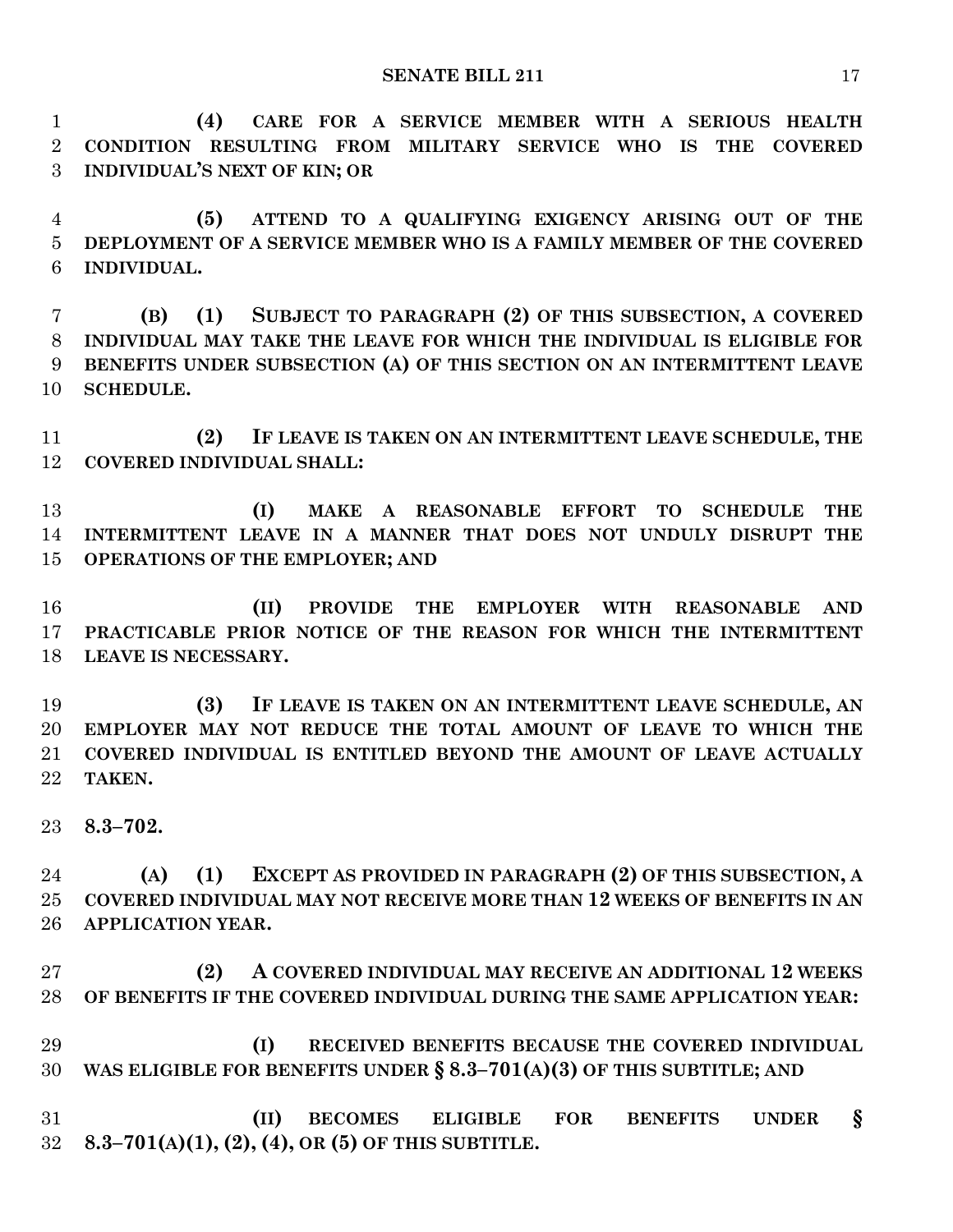**(B) IF A COVERED INDIVIDUAL TAKES LEAVE FOR WHICH THE COVERED INDIVIDUAL IS RECEIVING BENEFITS UNDER THIS TITLE, THE LEAVE SHALL RUN CONCURRENTLY WITH ELIGIBLE LEAVE THAT MAY BE TAKEN BY THE COVERED INDIVIDUAL UNDER THE FEDERAL FAMILY AND MEDICAL LEAVE ACT.**

 **(C) (1) EXCEPT AS PROVIDED IN PARAGRAPH (2) OF THIS SUBSECTION, AN INDIVIDUAL RECEIVING BENEFITS UNDER TITLE 8 OF THIS ARTICLE OR WAGE REPLACEMENT BENEFITS UNDER TITLE 9 OF THIS ARTICLE IS NOT ELIGIBLE TO RECEIVE BENEFITS UNDER THIS TITLE.**

 **(2) AN INDIVIDUAL RECEIVING COMPENSATION FOR A PERMANENT PARTIAL DISABILITY UNDER TITLE 9 OF THIS ARTICLE MAY BE ELIGIBLE FOR BENEFITS UNDER THIS TITLE.**

**8.3–703.**

 **(A) AN EMPLOYER MAY ALLOW A COVERED INDIVIDUAL TO USE PAID VACATION, PAID SICK LEAVE, OR OTHER PAID TIME OFF UNDER AN EMPLOYER POLICY IN ADDITION TO THE BENEFITS AVAILABLE UNDER THIS TITLE TO REPLACE THE COVERED INDIVIDUAL'S WAGES UP TO 100% OF THE COVERED INDIVIDUAL'S WEEKLY WAGE DURING THE PERIOD OF LEAVE FOR WHICH BENEFITS ARE RECEIVED UNDER THIS TITLE.**

 **(B) AN EMPLOYER CONTRIBUTING TO THE FUND MAY REQUIRE A COVERED INDIVIDUAL WHO RECEIVES BENEFITS UNDER THIS TITLE TO USE THOSE BENEFITS CONCURRENTLY WITH FAMILY OR MEDICAL LEAVE BENEFITS PROVIDED UNDER AN EMPLOYER POLICY.**

**8.3–704.**

**(A) FOR THE PURPOSES OF THIS SECTION:**

 **(1) THE COVERED INDIVIDUAL'S AVERAGE WEEKLY WAGE SHALL BE CALCULATED AS THE TOTAL WAGES RECEIVED BY THE COVERED INDIVIDUAL OVER THE LAST 680 HOURS FOR WHICH THE COVERED INDIVIDUAL WAS PAID DIVIDED BY THE NUMBER OF WEEKS WORKED; AND**

 **(2) THE STATE AVERAGE WEEKLY WAGE SHALL BE THE WAGE CALCULATED UNDER § 9–603 OF THIS ARTICLE.**

 **(B) (1) SUBJECT TO PARAGRAPH (2) OF THIS SUBSECTION, THE WEEKLY BENEFIT AMOUNT PAYABLE TO A COVERED INDIVIDUAL UNDER THIS TITLE SHALL**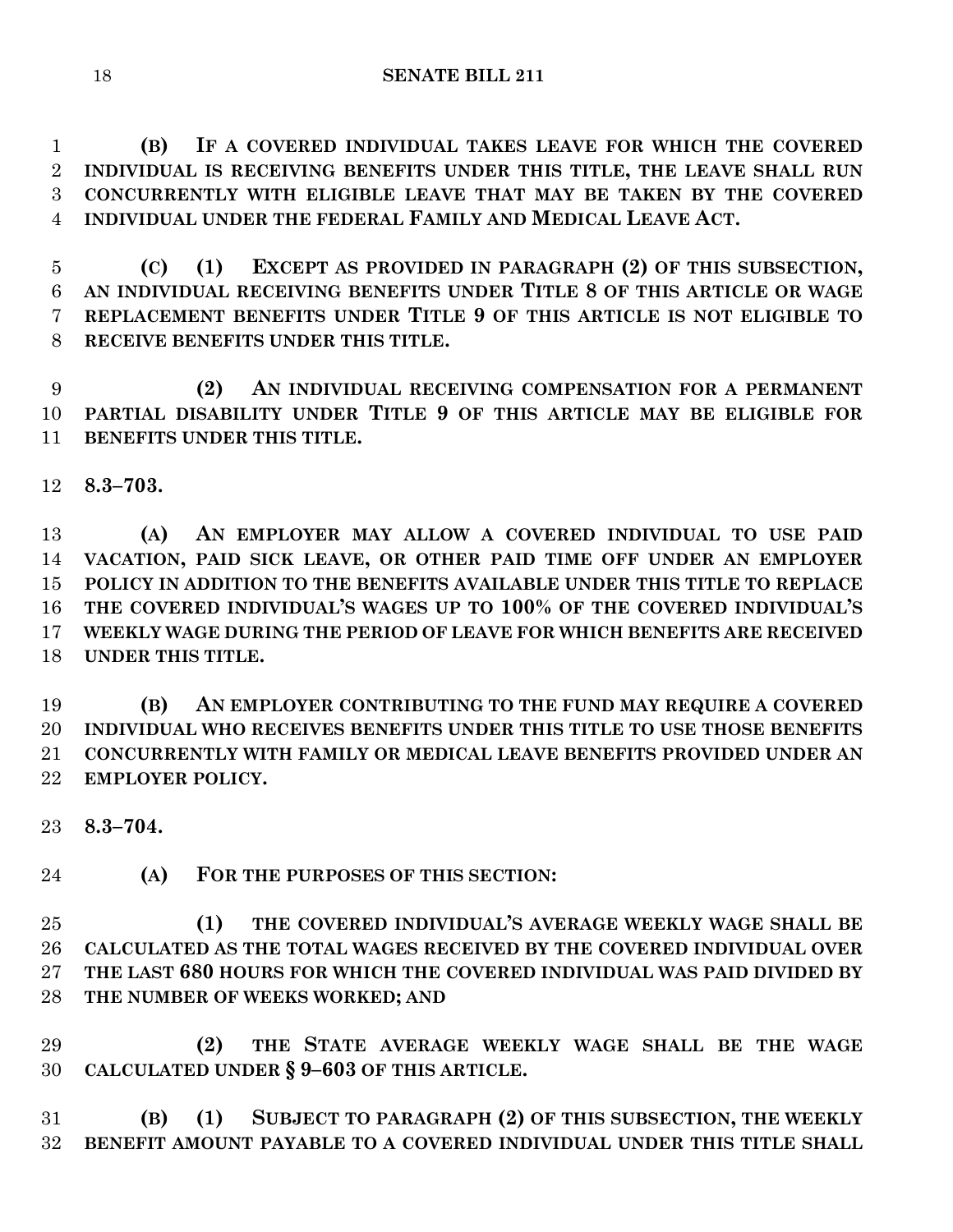**BE:**

 **(I) IF THE COVERED INDIVIDUAL'S AVERAGE WEEKLY WAGE IS 65% OR LESS OF THE STATE AVERAGE WEEKLY WAGE, 90% OF THE COVERED INDIVIDUAL'S AVERAGE WEEKLY WAGE; (II) IF THE COVERED INDIVIDUAL'S AVERAGE WEEKLY WAGE IS GREATER THAN 65% OF THE STATE AVERAGE WEEKLY WAGE, THE SUM OF: 1. 90% OF THE COVERED INDIVIDUAL'S AVERAGE WEEKLY WAGE UP TO 65% OF THE STATE AVERAGE WEEKLY WAGE; AND 2. 50% OF THE COVERED INDIVIDUAL'S AVERAGE WEEKLY WAGE THAT IS GREATER THAN 65% OF THE STATE AVERAGE WEEKLY WAGE; OR (III) IF THE COVERED INDIVIDUAL IS TAKING PARTIALLY PAID LEAVE, THE LESSER OF: 1. THE AMOUNT REQUIRED TO MAKE UP THE DIFFERENCE BETWEEN THE WAGES PAID TO THE COVERED INDIVIDUAL WHILE THE COVERED INDIVIDUAL IS TAKING PARTIALLY PAID LEAVE AND THE FULL WAGES NORMALLY PAID TO THE COVERED INDIVIDUAL; AND 2. IF THE COVERED INDIVIDUAL'S AVERAGE WEEKLY WAGE IS GREATER THAN 65% OF THE STATE AVERAGE WEEKLY WAGE, THE SUM OF: A. 90% OF THE COVERED INDIVIDUAL'S AVERAGE WEEKLY WAGE UP TO 65% OF THE STATE AVERAGE WEEKLY WAGE; AND B. 50% OF THE COVERED INDIVIDUAL'S AVERAGE WEEKLY WAGE THAT IS GREATER THAN 65% OF THE STATE AVERAGE WEEKLY WAGE. (2) THE WEEKLY BENEFIT AMOUNT PAYABLE UNDER PARAGRAPH (1) OF THIS SUBSECTION: (I) SHALL BE AT LEAST \$50; AND (II) MAY NOT EXCEED: 1. FOR THE 12–MONTH PERIOD BEGINNING JULY 1, 2023, \$1,000; AND**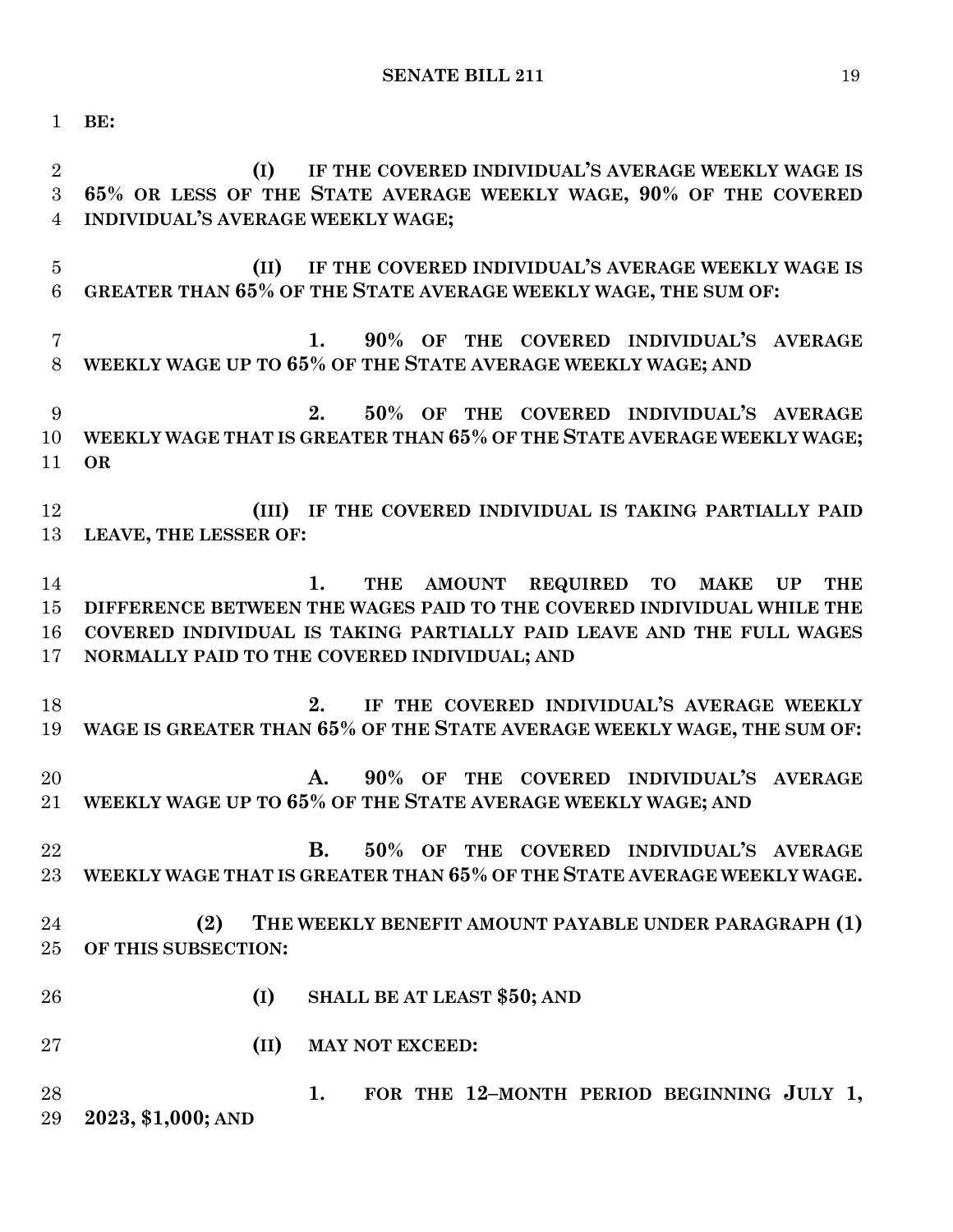### **SENATE BILL 211**

 **2. FOR THE 12–MONTH PERIOD BEGINNING JULY 1, 2024, AND EACH SUBSEQUENT 12–MONTH PERIOD, THE AMOUNT DETERMINED AND ANNOUNCED BY THE SECRETARY UNDER PARAGRAPH (3) OF THIS SUBSECTION.**

 **(3) (I) IN THIS PARAGRAPH, "CONSUMER PRICE INDEX" MEANS THE CONSUMER PRICE INDEX FOR ALL URBAN CONSUMERS FOR THE WASHINGTON–ARLINGTON–ALEXANDRIA, DC–VA–MD–WV METROPOLITAN AREA OR A SUCCESSOR INDEX PUBLISHED BY THE FEDERAL BUREAU OF LABOR STATISTICS.**

 **(II) EXCEPT AS PROVIDED IN SUBPARAGRAPH (IV) OF THIS PARAGRAPH, FOR THE 12–MONTH PERIOD BEGINNING JULY 1, 2024, AND EACH SUBSEQUENT 12–MONTH PERIOD, THE MAXIMUM WEEKLY BENEFIT AMOUNT SHALL BE INCREASED BY THE AMOUNT, ROUNDED TO THE NEAREST CENT, THAT EQUALS THE PRODUCT OF:**

 **1. THE MAXIMUM WEEKLY BENEFIT AMOUNT IN EFFECT FOR THE IMMEDIATELY PRECEDING 12–MONTH PERIOD; AND**

 **2. THE ANNUAL PERCENT GROWTH IN THE CONSUMER PRICE INDEX FOR THE IMMEDIATELY PRECEDING 12–MONTH PERIOD, AS DETERMINED BY THE SECRETARY UNDER SUBPARAGRAPH (III)1 OF THIS PARAGRAPH.**

 **(III) BEGINNING MARCH 1, 2024, AND ON EACH SUBSEQUENT SEPTEMBER 1, THE SECRETARY SHALL DETERMINE AND ANNOUNCE:**

 **1. THE ANNUAL PERCENT GROWTH, IF ANY, IN THE CONSUMER PRICE INDEX BASED ON THE MOST RECENT 12–MONTH PERIOD FOR WHICH DATA ARE AVAILABLE ON SEPTEMBER 1; AND**

 **2. THE MAXIMUM WEEKLY BENEFIT AMOUNT EFFECTIVE FOR THE 12–MONTH PERIOD BEGINNING THE IMMEDIATELY FOLLOWING JULY 1.**

 **(IV) IF THERE IS A DECLINE OR NO GROWTH IN THE CONSUMER PRICE INDEX, THE MAXIMUM WEEKLY BENEFIT AMOUNT SHALL REMAIN THE SAME AS THE AMOUNT THAT WAS IN EFFECT FOR THE PRECEDING 12–MONTH PERIOD.**

 **(C) AN INCREASE IN THE WEEKLY BENEFIT AMOUNT UNDER SUBSECTION (B)(3) OF THIS SECTION APPLIES ONLY TO A CLAIM FOR BENEFITS FILED AFTER THE DATE THE INCREASE BECOMES EFFECTIVE.**

**(D) THE DIVISION SHALL:**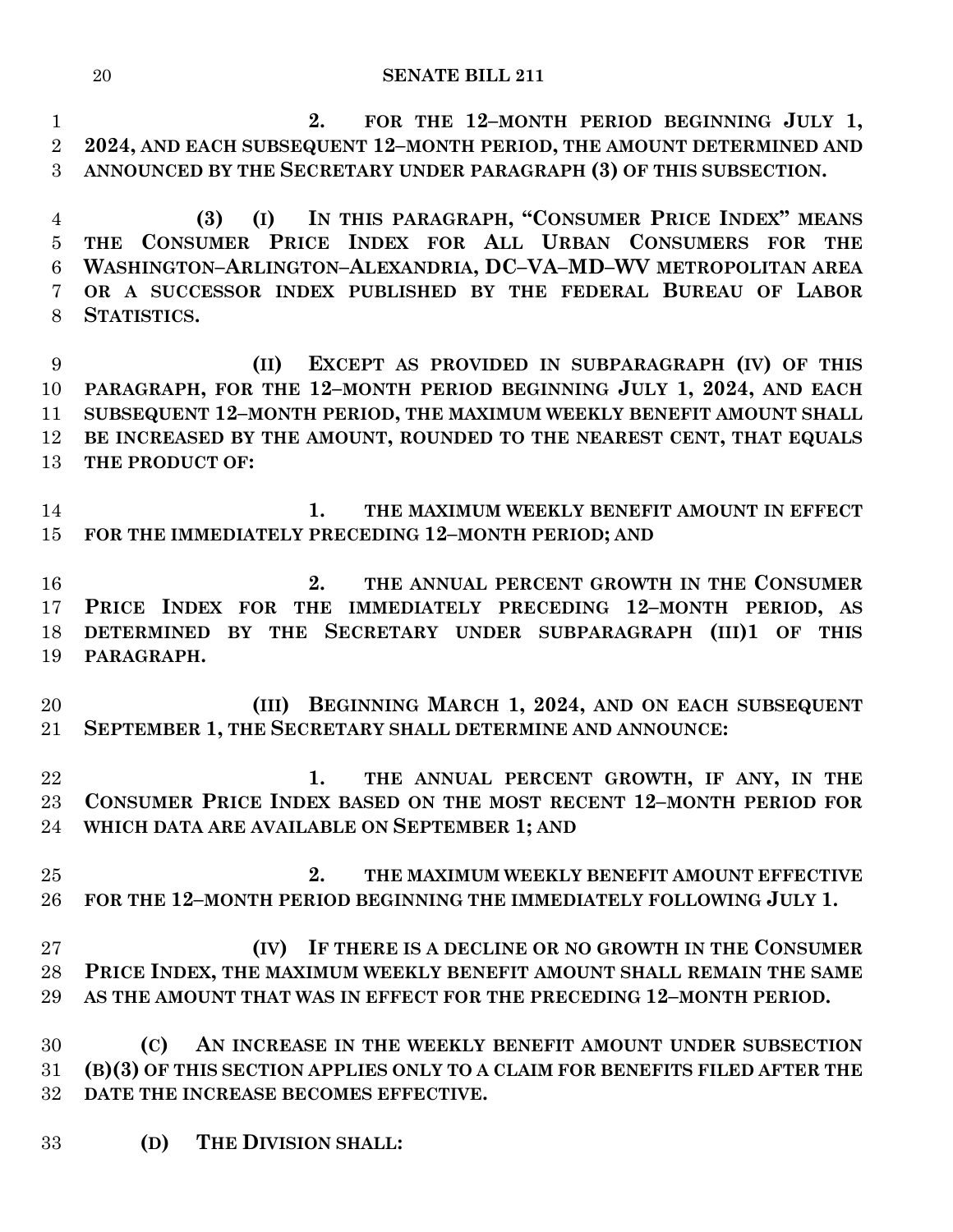**(1) NOTIFY THE EMPLOYER OF A COVERED INDIVIDUAL WITHIN 5 BUSINESS DAYS AFTER THE COVERED INDIVIDUAL FILES A CLAIM FOR BENEFITS UNDER THIS TITLE;**

 **(2) APPROVE OR DENY THE CLAIM AND NOTIFY THE COVERED INDIVIDUAL WITHIN 10 BUSINESS DAYS AFTER THE COVERED INDIVIDUAL FILES THE CLAIM;**

 **(3) MAKE THE FIRST PAYMENT OF BENEFITS TO A COVERED INDIVIDUAL WITHIN 5 BUSINESS DAYS AFTER THE CLAIM IS APPROVED; AND**

 **(4) MAKE SUBSEQUENT PAYMENTS EVERY 2 WEEKS UNTIL THE BENEFIT PERIOD ENDS.**

**8.3–705.**

 **(A) IF THE INTERNAL REVENUE SERVICE DETERMINES THAT BENEFITS PAID UNDER THIS SUBTITLE ARE SUBJECT TO FEDERAL INCOME TAX, AT THE TIME A COVERED INDIVIDUAL FILES A NEW CLAIM FOR BENEFITS, THE DIVISION SHALL NOTIFY THE COVERED INDIVIDUAL THAT:**

 **(1) THE INTERNAL REVENUE SERVICE HAS DETERMINED THAT THE BENEFITS ARE SUBJECT TO FEDERAL INCOME TAX;**

 **(2) THERE ARE REQUIREMENTS REGARDING ESTIMATED TAX PAYMENTS;**

 **(3) THE COVERED INDIVIDUAL MAY ELECT TO HAVE FEDERAL INCOME TAX DEDUCTED AND WITHHELD FROM THE BENEFITS THAT THE COVERED INDIVIDUAL RECEIVES UNDER THIS TITLE AT THE RATE SPECIFIED IN THE INTERNAL REVENUE CODE; AND**

 **(4) THE COVERED INDIVIDUAL IS ALLOWED TO CHANGE A PREVIOUSLY ELECTED WITHHOLDING STATUS.**

 **(B) (1) IF A COVERED INDIVIDUAL ELECTS TO HAVE FEDERAL INCOME TAX DEDUCTED AND WITHHELD UNDER SUBSECTION (A)(3) OF THIS SECTION, THE DIVISION SHALL DEDUCT AND WITHHOLD AN AMOUNT AT THE RATE SPECIFIED IN THE INTERNAL REVENUE CODE IN A MANNER REQUIRED BY THE INTERNAL REVENUE SERVICE.**

- 
- **(2) IF THE DIVISION DEDUCTS AND WITHHOLDS FEDERAL INCOME**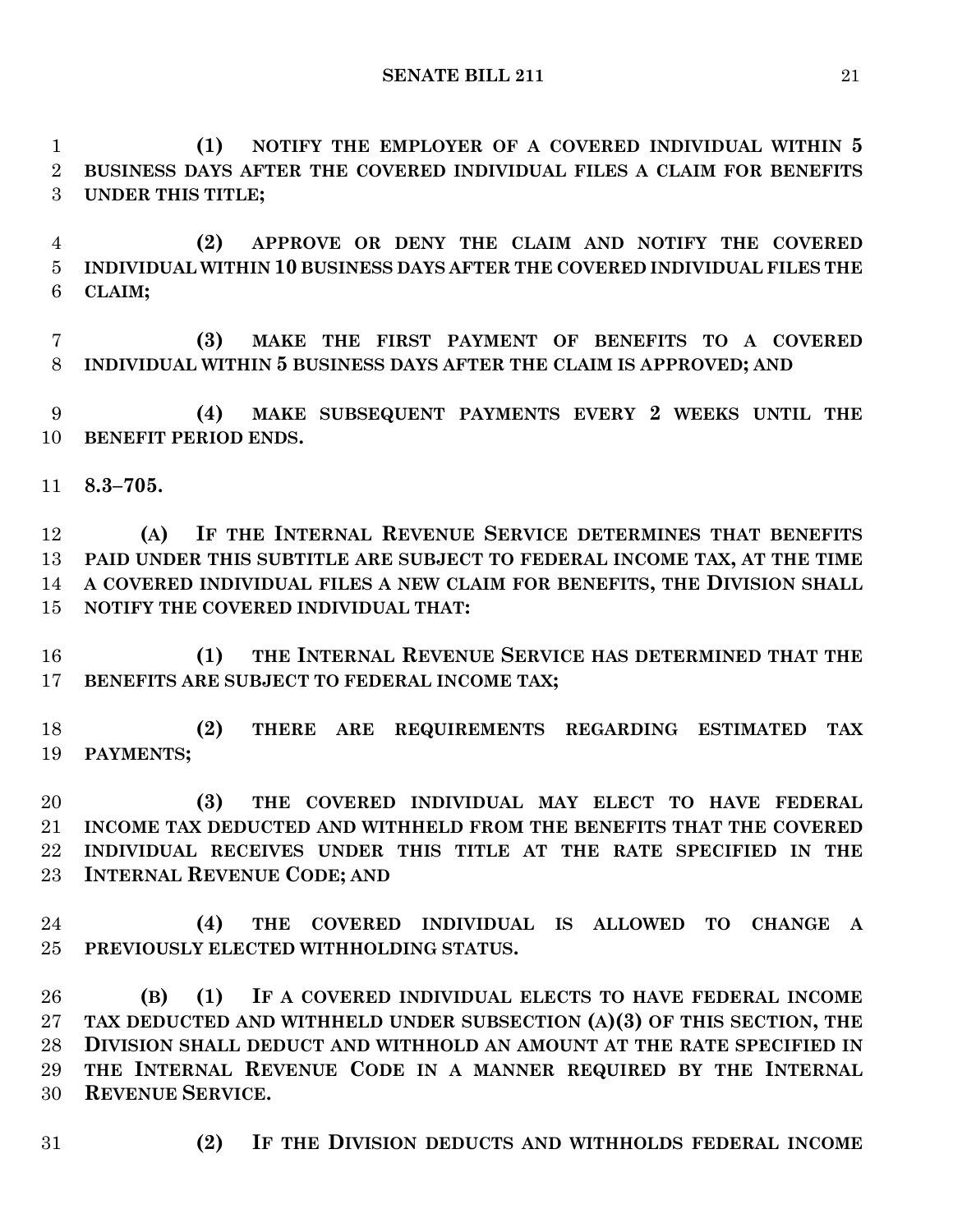**TAX UNDER PARAGRAPH (1) OF THIS SUBSECTION, THE AMOUNT DEDUCTED AND WITHHELD SHALL REMAIN IN THE FUND UNTIL IT IS TRANSFERRED TO THE INTERNAL REVENUE SERVICE AS A PAYMENT OF INCOME TAX.**

**8.3–706.**

 **(A) AN EMPLOYER MAY SATISFY THE REQUIREMENTS OF THIS TITLE THROUGH A PRIVATE EMPLOYER PLAN CONSISTING OF EMPLOYER–PROVIDED BENEFITS, INSURANCE, OR A COMBINATION OF BOTH IF THE PRIVATE EMPLOYER PLAN IS OFFERED TO ALL OF THE EMPLOYER'S ELIGIBLE EMPLOYEES AND MEETS OR EXCEEDS THE RIGHTS, PROTECTIONS, AND BENEFITS PROVIDED TO A COVERED EMPLOYEE UNDER THIS TITLE.**

 **(B) A PRIVATE EMPLOYER PLAN SHALL BE FILED WITH THE DIVISION FOR APPROVAL.**

 **(C) AN EMPLOYER THAT PROVIDES COVERED EMPLOYEES WITH A PRIVATE EMPLOYER PLAN AND AN EMPLOYEE THAT IS COVERED BY A PRIVATE EMPLOYER PLAN ARE EXEMPT FROM THE CONTRIBUTIONS REQUIRED UNDER SUBTITLE 6 OF THIS TITLE.**

**8.3–707.**

 **IF A COVERED INDIVIDUAL RECEIVES BENEFITS UNDER THIS TITLE OR TAKES LEAVE FROM WORK FOR WHICH BENEFITS MAY BE PAID UNDER THIS TITLE, THE EMPLOYER OF THE COVERED INDIVIDUAL SHALL, ON THE EXPIRATION OF THE LEAVE, RESTORE THE COVERED INDIVIDUAL TO AN EQUIVALENT POSITION OF EMPLOYMENT.**

**8.3–708.**

 **IF A COVERED INDIVIDUAL IS RECEIVING BENEFITS UNDER THIS TITLE OR IS TAKING LEAVE FOR WHICH BENEFITS MAY BE PAID UNDER THIS TITLE, THE EMPLOYER OF THE COVERED INDIVIDUAL SHALL CONTINUE ANY EMPLOYMENT BENEFITS IN THE SAME MANNER AS REQUIRED UNDER TITLE 3, SUBTITLE 12 OF THIS ARTICLE FOR THE TIME PERIOD THAT THE COVERED INDIVIDUAL IS ABSENT FROM WORK OR RECEIVING BENEFITS UNDER THIS TITLE.**

**SUBTITLE 8. NOTICE TO EMPLOYEES.**

**8.3–801.**

**(A) AN EMPLOYER SHALL PROVIDE WRITTEN NOTICE TO EACH EMPLOYEE**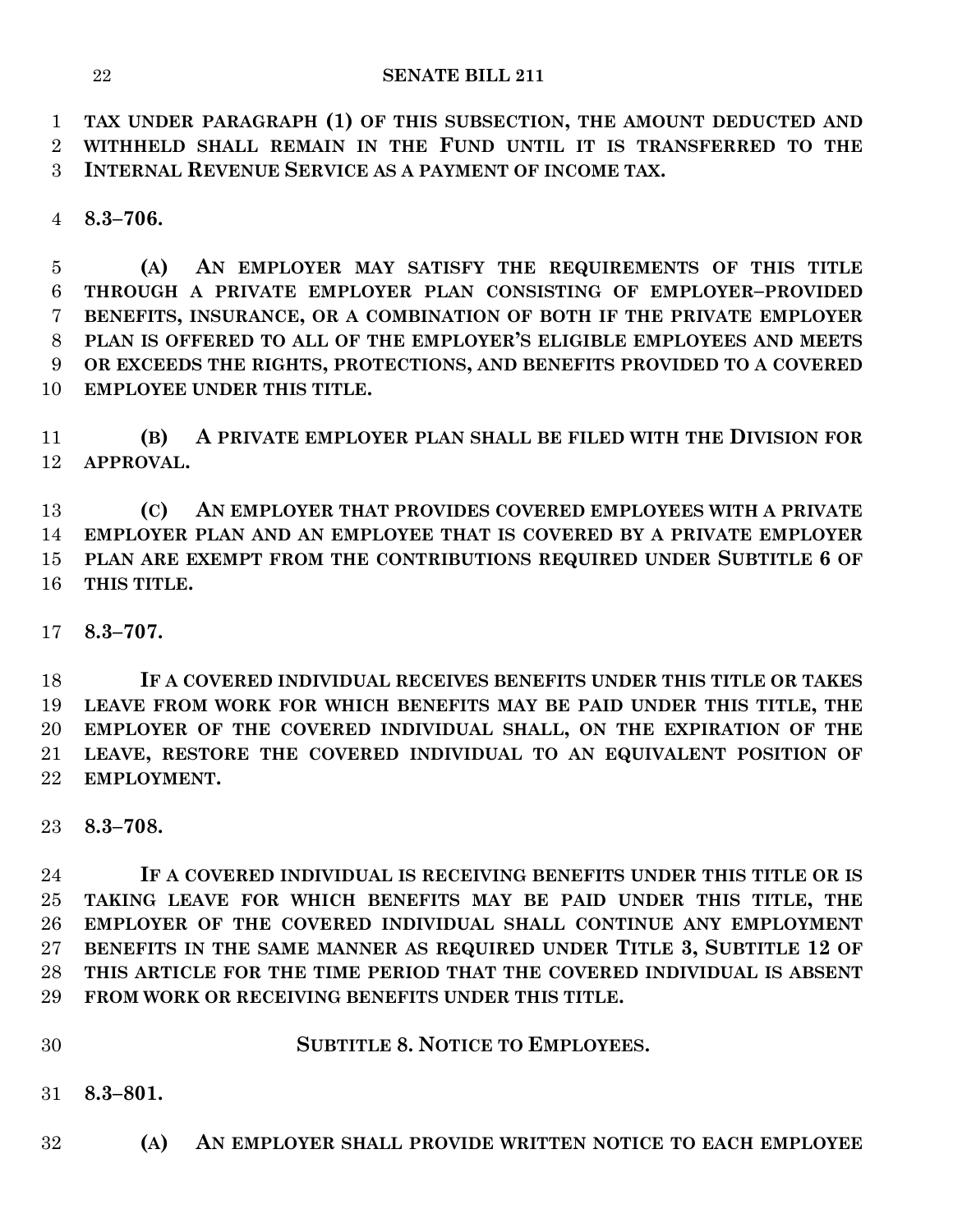**OF THE RIGHTS AND DUTIES OF AN EMPLOYEE UNDER THIS TITLE AT THE TIME OF HIRE AND ANNUALLY THEREAFTER.**

 **(B) (1) WHEN AN EMPLOYEE REQUESTS LEAVE UNDER THIS TITLE, OR WHEN AN EMPLOYER KNOWS THAT AN EMPLOYEE'S LEAVE MAY BE FOR A REASON UNDER § 8.3–302 OF THIS TITLE, THE EMPLOYER SHALL NOTIFY THE EMPLOYEE OF THE EMPLOYEE'S ELIGIBILITY TO TAKE LEAVE FOR WHICH BENEFITS MAY BE PAID UNDER THIS TITLE WITHIN 5 BUSINESS DAYS.**

 **(2) THE NOTICE PROVIDED UNDER PARAGRAPH (1) OF THIS SUBSECTION SHALL INCLUDE:**

 **(I) THE RIGHT OF AN ELIGIBLE EMPLOYEE TO RECEIVE PROGRAM BENEFITS UNDER THIS TITLE;**

**(II) THE PROCEDURE FOR FILING A CLAIM FOR BENEFITS;**

 **(III) AN ELIGIBLE EMPLOYEE'S RESPONSIBILITIES WITH RESPECT TO PROVIDING NOTIFICATION PRIOR TO THE COMMENCEMENT OF LEAVE AND ANY PENALTIES FOR FAILING TO DO SO;**

 **(IV) THE RIGHT OF AN EMPLOYEE TO FILE A COMPLAINT FOR ALLEGED VIOLATIONS OF THIS TITLE;**

 **(V) THE RIGHT OF AN ELIGIBLE EMPLOYEE TO JOB PROTECTION; AND**

 **(VI) A DESCRIPTION OF THE PROHIBITED ACTS, PENALTIES, AND COMPLAINT PROCEDURES UNDER SUBTITLE 9 OF THIS TITLE.**

 **(C) THE NOTICES REQUIRED UNDER THIS SUBTITLE SHALL BE PROVIDED IN ACCORDANCE WITH REGULATIONS ADOPTED BY THE SECRETARY.**

**SUBTITLE 9. PROHIBITED ACTS; PENALTIES.**

**8.3–901.**

 **(A) IF AN INDIVIDUAL WILLFULLY MAKES A FALSE STATEMENT OR MISREPRESENTATION REGARDING A MATERIAL FACT OR WILLFULLY FAILS TO REPORT A MATERIAL FACT TO OBTAIN BENEFITS UNDER THIS TITLE, THE INDIVIDUAL IS DISQUALIFIED FROM RECEIVING BENEFITS FOR 1 YEAR.**

**(B) IF AN EMPLOYER WILLFULLY MAKES OR CAUSES TO BE MADE A FALSE**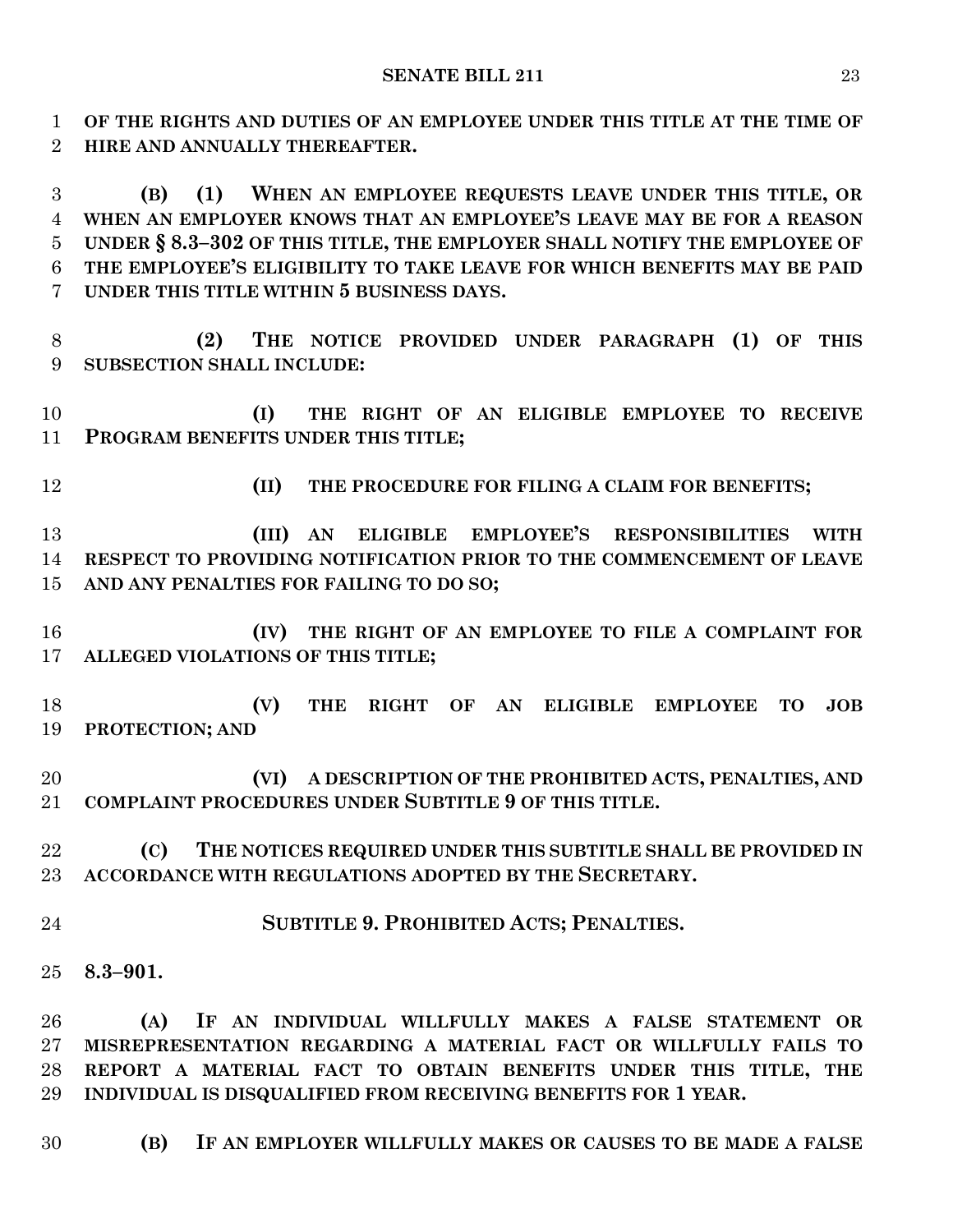**STATEMENT OR WILLFULLY FAILS TO REPORT A MATERIAL FACT REGARDING A CLAIM FOR BENEFITS BY AN EMPLOYEE, THE EMPLOYER IS SUBJECT TO A CIVIL PENALTY OF UP TO \$1,000 FOR EACH OCCURRENCE.**

- **(C) AN EMPLOYER MAY NOT WILLFULLY:**
- 

**(1) FAIL OR REFUSE TO PAY CONTRIBUTIONS TO THE FUND; OR** 

 **(2) TAKE DEDUCTIONS FROM THE WAGES OF AN EMPLOYEE TO PAY ANY PORTION OF THE EMPLOYER CONTRIBUTIONS DUE FROM THE EMPLOYER.**

**8.3–902.**

 **(A) THE DIVISION MAY SEEK REPAYMENT OF BENEFITS FROM AN INDIVIDUAL WHO RECEIVED BENEFITS UNDER THIS TITLE IF:**

 **(1) THE BENEFITS WERE PAID ERRONEOUSLY OR AS A RESULT OF WILLFUL MISREPRESENTATION BY THE INDIVIDUAL; OR**

 **(2) A CLAIM FOR BENEFITS UNDER THIS TITLE IS REJECTED AFTER THE BENEFITS WERE PAID.**

 **(B) THE SECRETARY MAY WAIVE IN WHOLE OR IN PART THE REPAYMENT OF BENEFITS UNDER SUBSECTION (A) OF THIS SECTION IF:**

 **(1) THE ERROR IN PAYMENT WAS NOT DUE TO ANY FALSE STATEMENT, NONDISCLOSURE OF MATERIAL FACT, OR MISREPRESENTATION BY A COVERED INDIVIDUAL; OR**

 **(2) THE REPAYMENT WOULD BE AGAINST EQUITY AND GOOD CONSCIENCE OR ADMINISTRATIVE EFFICIENCY.**

**8.3–903.**

 **IF AN EMPLOYER FAILS TO PAY THE CONTRIBUTIONS DUE TO THE FUND, THE SECRETARY MAY, IN ACCORDANCE WITH § 8.3–404 OF THIS TITLE:**

**(1) ASSESS THE AMOUNT OF CONTRIBUTIONS AND INTEREST DUE;**

 **(2) MAKE AN ADDITIONAL ASSESSMENT IN AN AMOUNT NOT TO EXCEED TWO TIMES THE CONTRIBUTIONS WITHHELD, AS A PENALTY FOR FAILURE TO PAY THE CONTRIBUTIONS DUE; AND**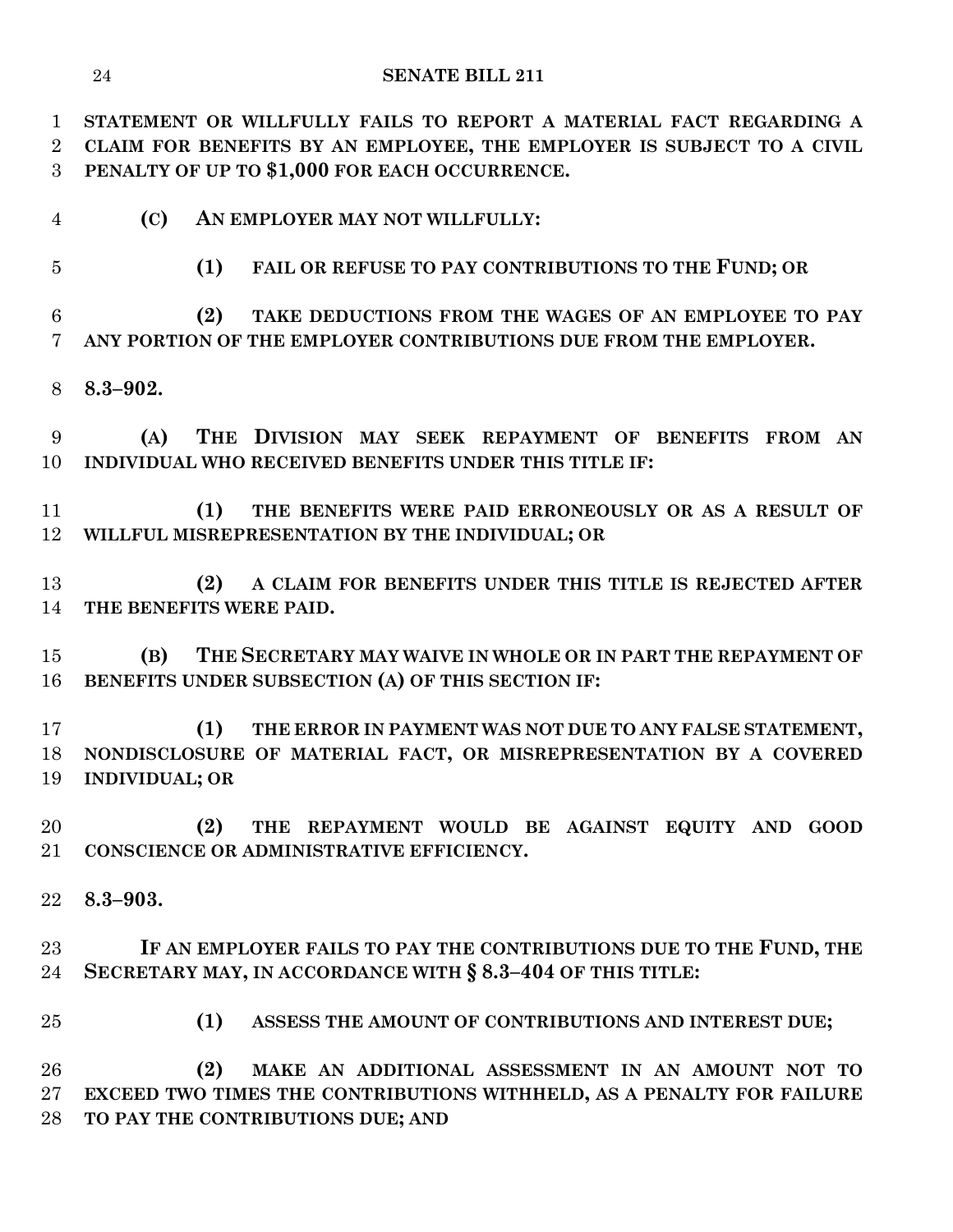**(3) ORDER AN AUDIT OF THE EMPLOYER FOR THE IMMEDIATELY FOLLOWING FISCAL YEAR TO INVESTIGATE AND DETERMINE COMPLIANCE WITH THIS TITLE AND TITLES 3, 8, AND 9 OF THIS ARTICLE.**

**8.3–904.**

 **A PERSON MAY NOT DISCHARGE, DEMOTE, OR OTHERWISE DISCRIMINATE OR TAKE ADVERSE ACTION AGAINST A COVERED INDIVIDUAL BECAUSE THE COVERED INDIVIDUAL HAS:**

 **(1) FILED FOR, APPLIED FOR, OR RECEIVED BENEFITS, OR TAKEN FAMILY OR MEDICAL LEAVE FOR WHICH BENEFITS MAY BE PAID UNDER THIS TITLE;**

 **(2) INQUIRED ABOUT THE RIGHTS AND RESPONSIBILITIES UNDER THIS TITLE;**

 **(3) COMMUNICATED TO THE PERSON AN INTENT TO FILE A CLAIM, A COMPLAINT, OR AN APPEAL UNDER THIS TITLE; OR**

 **(4) TESTIFIED OR INTENDS TO TESTIFY OR OTHERWISE HAS ASSISTED IN A PROCEEDING UNDER THIS TITLE.**

**8.3–905.**

 **(A) (1) AN EMPLOYEE ALLEGING A VIOLATION OF THIS SUBTITLE MAY FILE A COMPLAINT WITH THE SECRETARY TO RECOVER LOST WAGES AND DAMAGES EQUAL TO THE AMOUNT OF WAGES, SALARY, EMPLOYMENT BENEFITS, OR OTHER COMPENSATION DENIED OR LOST, AND APPROPRIATE PUNITIVE DAMAGES.**

 **(2) A COMPLAINT UNDER THIS SUBSECTION MAY ALSO SEEK APPROPRIATE RELIEF INCLUDING REINSTATEMENT OR THE HIRING OF EMPLOYEES WITH OR WITHOUT BACK PAY.**

 **(B) THIS SECTION DOES NOT DEPRIVE A PRIVATE RIGHT OR CAUSE OF ACTION TO ANY EMPLOYEE FOR VIOLATIONS OF § 8.3–904 OF THIS SUBTITLE OR § 8.3–707 OF THIS TITLE.**

**8.3–906.**

 **(A) (1) NOTWITHSTANDING ANY ADMINISTRATIVE REMEDY AVAILABLE UNDER § 8.3–905 OF THIS SUBTITLE, AN EMPLOYEE MAY BRING AN ACTION AGAINST AN EMPLOYER FOR VIOLATIONS OF § 8.3–904 OF THIS SUBTITLE OR § 8.3–707 OR § 8.3–708 OF THIS TITLE TO RECOVER LOST WAGES AND DAMAGES EQUAL TO THE**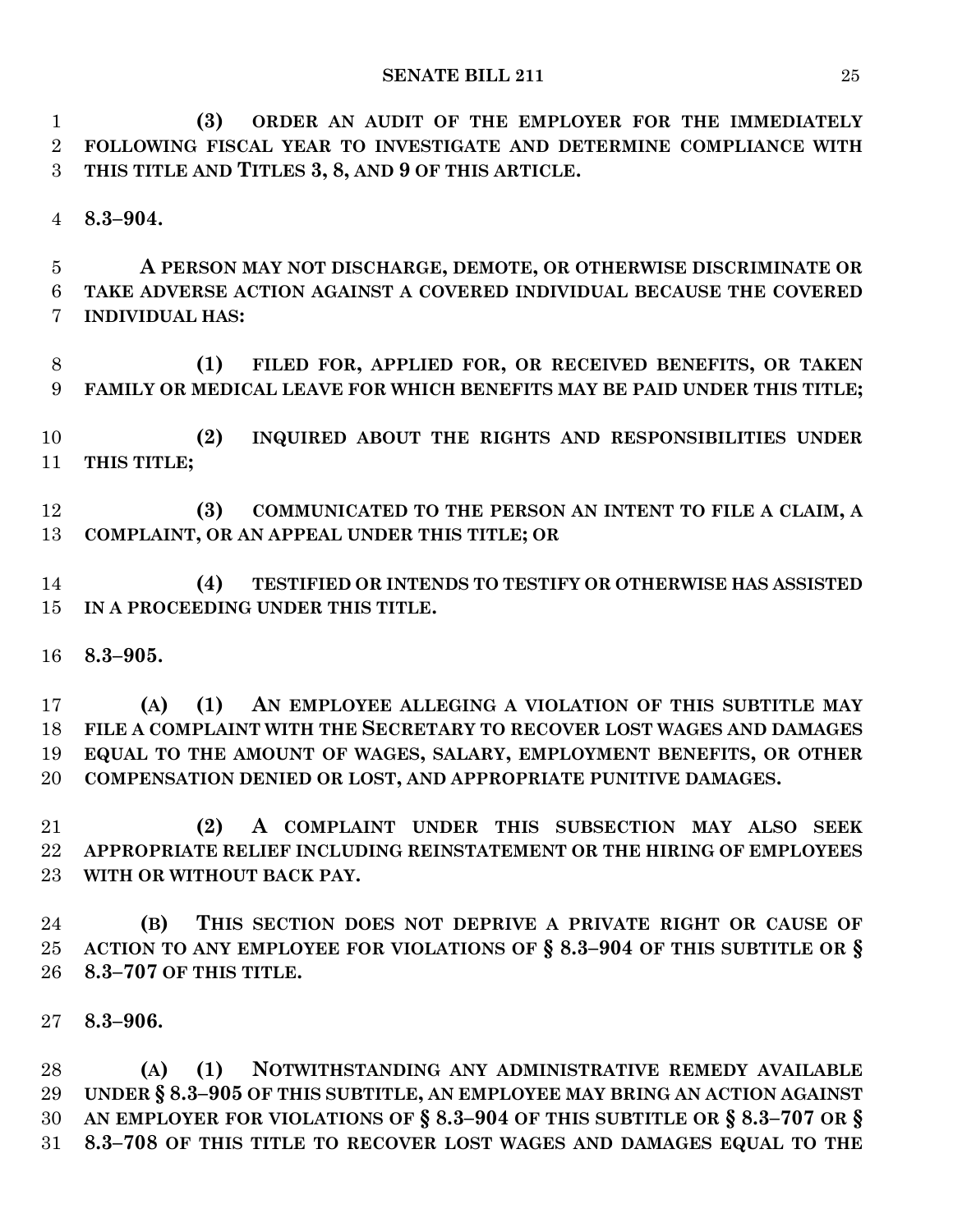**AMOUNT OF WAGES, SALARY, EMPLOYMENT BENEFITS, OR OTHER COMPENSATION DENIED OR LOST, AND APPROPRIATE PUNITIVE DAMAGES.**

 **(2) AN ACTION UNDER THIS SUBSECTION MAY SEEK INJUNCTIVE AND OTHER APPROPRIATE EQUITABLE RELIEF INCLUDING REINSTATEMENT OR THE HIRING OF EMPLOYEES WITH OR WITHOUT BACK PAY.**

 **(B) ON A FINDING THAT AN EMPLOYEE IS ENTITLED TO JUDGMENT IN AN ACTION UNDER SUBSECTION (A) OF THIS SECTION, THE COURT SHALL ALLOW AGAINST THE EMPLOYER REASONABLE ATTORNEY'S FEES AND OTHER COSTS.**

**8.3–907.**

 **(A) (1) THE SECRETARY SHALL ESTABLISH A SYSTEM FOR APPEALS BY COVERED INDIVIDUALS IN THE CASE OF DENIAL OF BENEFITS UNDER THIS TITLE.**

 **(2) THE SECRETARY MAY USE THE PROCEDURES UNDER § 8–806 OF THIS ARTICLE FOR THE SYSTEM REQUIRED UNDER PARAGRAPH (1) OF THIS SUBSECTION.**

 **(B) JUDICIAL REVIEW OF ANY DECISION WITH RESPECT TO BENEFITS UNDER THIS TITLE SHALL BE ALLOWED IN A COURT OF COMPETENT JURISDICTION AFTER AN AGGRIEVED PARTY HAS EXHAUSTED ALL ADMINISTRATIVE REMEDIES ESTABLISHED BY THE SECRETARY UNDER THIS TITLE.**

 **(C) THE SECRETARY SHALL IMPLEMENT PROCEDURES TO ENSURE CONFIDENTIALITY OF ALL INFORMATION RELATED TO ANY CLAIMS FILED OR APPEALS TAKEN TO THE MAXIMUM EXTENT ALLOWED BY LAW.**

**SUBTITLE 10. SHORT TITLE.**

**8.3–1001.**

 **THIS TITLE MAY BE CITED AS THE MARYLAND FAMILY AND MEDICAL LEAVE INSURANCE PROGRAM.**

## **Article – State Finance and Procurement**

6–226.

 (a) (2) (i) Notwithstanding any other provision of law, and unless inconsistent with a federal law, grant agreement, or other federal requirement or with the terms of a gift or settlement agreement, net interest on all State money allocated by the State Treasurer under this section to special funds or accounts, and otherwise entitled to